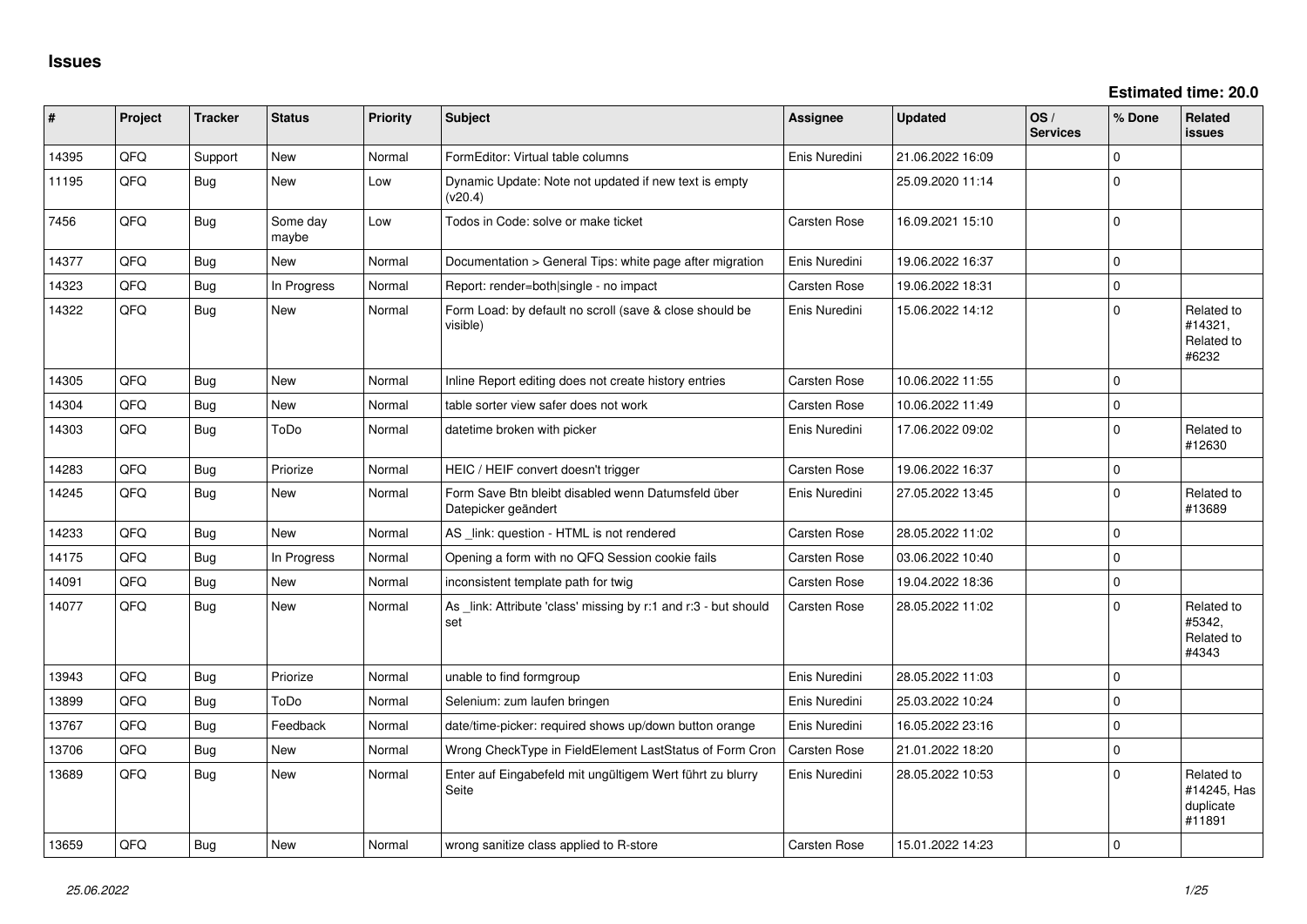| #     | Project | <b>Tracker</b> | <b>Status</b> | <b>Priority</b> | Subject                                                                                                                                             | <b>Assignee</b>     | <b>Updated</b>   | OS/<br><b>Services</b> | % Done      | Related<br>issues                             |
|-------|---------|----------------|---------------|-----------------|-----------------------------------------------------------------------------------------------------------------------------------------------------|---------------------|------------------|------------------------|-------------|-----------------------------------------------|
| 13647 | QFQ     | Bug            | <b>New</b>    | Normal          | Autofocus funktioniert nicht auf Chrome                                                                                                             | Benjamin Baer       | 19.03.2022 17:44 |                        | $\Omega$    |                                               |
| 13592 | QFQ     | Bug            | <b>New</b>    | Normal          | QFQ Build Queue: das vergeben von Tags klappt nicht. Es<br>werden keine Releases gebaut.                                                            | Carsten Rose        | 19.03.2022 17:45 |                        | $\Omega$    |                                               |
| 13528 | QFQ     | Bug            | <b>New</b>    | Normal          | qfq.io > releases: es wird kein neues Release angelegt                                                                                              | Benjamin Baer       | 19.03.2022 17:46 |                        | 0           |                                               |
| 13460 | QFQ     | Bug            | <b>New</b>    | Normal          | Doc: Password set/reset  password should not processed<br>with 'html encode'                                                                        | Carsten Rose        | 19.03.2022 17:46 |                        | $\Omega$    |                                               |
| 13451 | QFQ     | Bug            | <b>New</b>    | Normal          | Character Counter / Max Character: Problem in Safari                                                                                                | <b>Carsten Rose</b> | 15.04.2022 17:18 |                        | $\mathbf 0$ |                                               |
| 13332 | QFQ     | Bug            | <b>New</b>    | Normal          | Multi Form: Required Felder werden visuell nicht markiert.                                                                                          | <b>Carsten Rose</b> | 19.03.2022 17:47 |                        | $\Omega$    |                                               |
| 13331 | QFQ     | Bug            | <b>New</b>    | Normal          | Multi Form: Clear Icon misplaced                                                                                                                    | <b>Carsten Rose</b> | 19.03.2022 17:47 |                        | 0           |                                               |
| 12989 | QFQ     | Bug            | New           | Normal          | empty string does not trigger dynamic update                                                                                                        | Enis Nuredini       | 28.05.2022 11:09 |                        | $\Omega$    |                                               |
| 12716 | QFQ     | Bug            | New           | Normal          | template group: Pattern only applied to first instance                                                                                              | <b>Carsten Rose</b> | 19.03.2022 17:47 |                        | $\Omega$    |                                               |
| 12714 | QFQ     | Bug            | <b>New</b>    | Normal          | Conversion of GIF to PDF broken when GIF contains Alpha.                                                                                            | <b>Carsten Rose</b> | 19.03.2022 17:49 |                        | 0           |                                               |
| 12581 | QFQ     | Bug            | <b>New</b>    | Normal          | Form.forward=close: Record 'new' in new browser tab ><br>save (& close) >> Form is not reloaded with new created<br>record id and stays in mode=new | <b>Carsten Rose</b> | 19.03.2022 17:48 |                        | $\Omega$    |                                               |
| 12546 | QFQ     | Bug            | Feedback      | Normal          | Branch 'Development' - Unit Tests mit dirty workaround<br>angepasst                                                                                 | <b>Carsten Rose</b> | 19.03.2022 17:48 |                        | $\Omega$    |                                               |
| 12520 | QFQ     | Bug            | <b>New</b>    | Normal          | Switch FE User: still active even FE User session expired                                                                                           | <b>Carsten Rose</b> | 19.03.2022 17:48 |                        | $\Omega$    |                                               |
| 12512 | QFQ     | Bug            | <b>New</b>    | Normal          | Some MySQL Installation can't use 'stored procedures'                                                                                               | <b>Carsten Rose</b> | 19.03.2022 17:48 |                        | $\mathbf 0$ |                                               |
| 12327 | QFQ     | Bug            | <b>New</b>    | Normal          | Copy to clipboard: Glyphicon can not be changed                                                                                                     | <b>Carsten Rose</b> | 27.12.2021 17:59 |                        | $\Omega$    |                                               |
| 12325 | QFQ     | Bug            | Priorize      | Normal          | MultiDB form.dblndex not working for report syntax                                                                                                  | Carsten Rose        | 07.09.2021 13:37 |                        | $\Omega$    | Related to<br>#12145,<br>Related to<br>#12314 |
| 12187 | QFQ     | Bug            | <b>New</b>    | Normal          | Trigger FormAsFile() via Report: probably problem with multi   Carsten Rose<br>DB setup                                                             |                     | 20.03.2021 21:20 |                        | $\Omega$    |                                               |
| 12133 | QFQ     | Bug            | <b>New</b>    | Normal          | NPM, phpSpreadSheet aktualisieren                                                                                                                   | <b>Carsten Rose</b> | 15.03.2021 09:04 |                        | $\Omega$    |                                               |
| 12045 | QFQ     | Bug            | New           | Normal          | templateGroup afterSave FE: Aufruf ohne<br>sqlHonorFormElements funktioniert nicht                                                                  | Carsten Rose        | 18.02.2021 16:33 |                        | $\mathbf 0$ |                                               |
| 12040 | QFQ     | Bug            | New           | Normal          | FE Mode 'hidden' für zwei FEs auf einer Zeile                                                                                                       | <b>Carsten Rose</b> | 18.02.2021 10:13 |                        | $\mathbf 0$ |                                               |
| 11752 | QFQ     | I Bug          | New           | Normal          | checkbox renders multiple input elements with same name                                                                                             | Carsten Rose        | 17.12.2020 14:58 |                        | <u>n</u>    | Related to<br>#11750                          |
| 11715 | QFQ     | Bug            | New           | Normal          | acceptZeroAsRequired and requiredOffButMark do not<br>coincide                                                                                      |                     | 08.12.2020 12:13 |                        | 0           |                                               |
| 11695 | QFQ     | Bug            | New           | Normal          | MultiForm required FE Error                                                                                                                         | Carsten Rose        | 04.12.2020 13:34 |                        | $\mathbf 0$ |                                               |
| 11668 | QFQ     | <b>Bug</b>     | New           | Normal          | Play function.sql - problem with mysql                                                                                                              | Carsten Rose        | 03.05.2021 20:48 |                        | 0           |                                               |
| 11667 | QFQ     | <b>Bug</b>     | New           | Normal          | MySQL mariadb-server-10.3: Incorrect datetime value                                                                                                 | Carsten Rose        | 03.05.2021 20:48 |                        | 0           |                                               |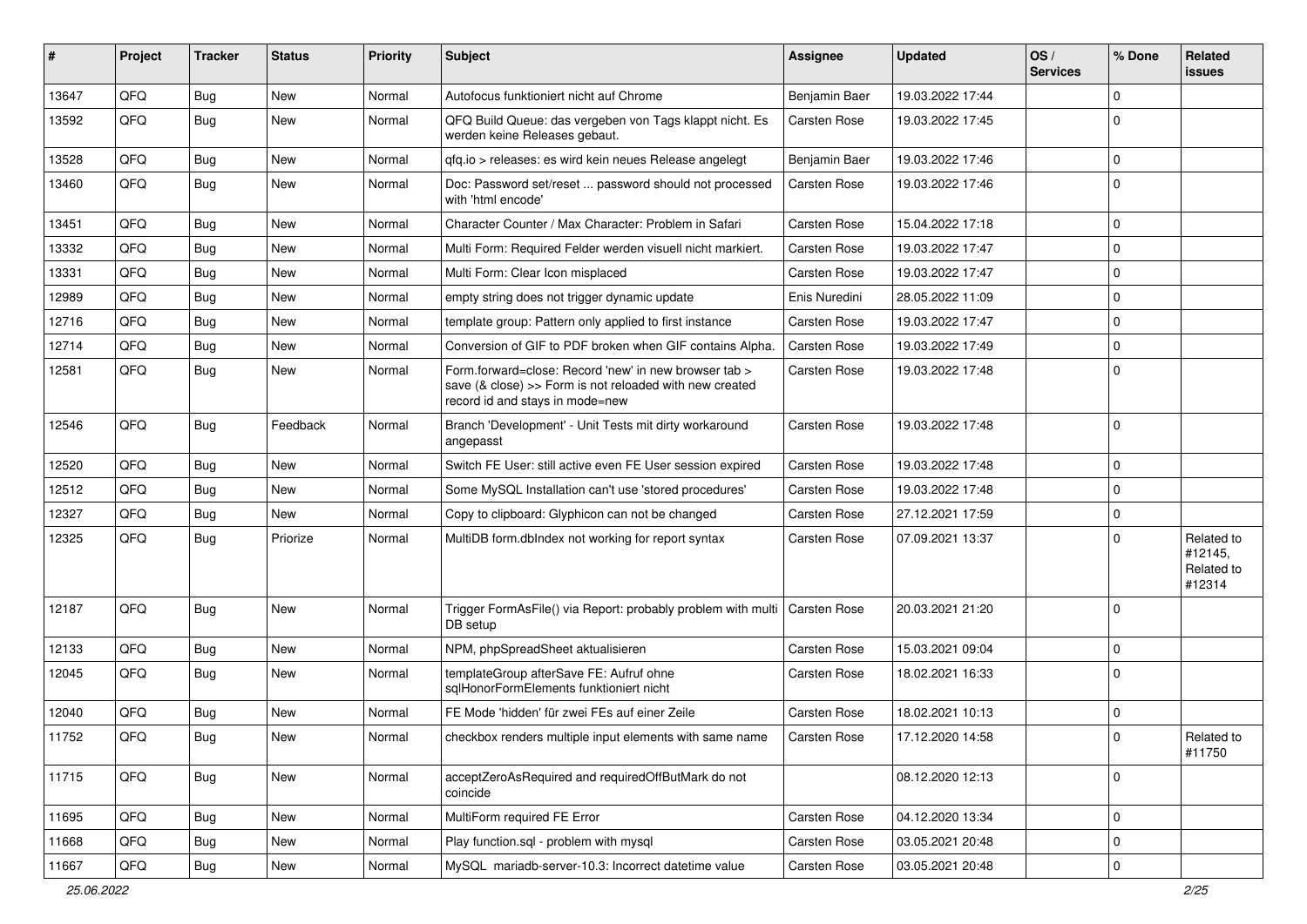| #     | Project | <b>Tracker</b> | <b>Status</b> | <b>Priority</b> | <b>Subject</b>                                                                      | <b>Assignee</b>     | <b>Updated</b>   | OS/<br><b>Services</b> | % Done                  | Related<br><b>issues</b>                                                                                                       |
|-------|---------|----------------|---------------|-----------------|-------------------------------------------------------------------------------------|---------------------|------------------|------------------------|-------------------------|--------------------------------------------------------------------------------------------------------------------------------|
| 11522 | QFQ     | Bug            | New           | Normal          | Aus/Einblenden von Reitern                                                          |                     | 13.11.2020 14:58 |                        | $\mathbf 0$             |                                                                                                                                |
| 11517 | QFQ     | Bug            | In Progress   | Normal          | extraButtonInfo Broken for multiple FormElements                                    | <b>Carsten Rose</b> | 12.05.2022 13:12 |                        | $\mathbf 0$             | Related to<br>#7890,<br>Related to<br>#3811, Has<br>duplicate<br>#10905, Has<br>duplicate<br>#10553, Has<br>duplicate<br>#6779 |
| 11347 | QFQ     | Bug            | Feedback      | Normal          | If Bedingungen funktionieren nicht korrekt                                          | Christoph Fuchs     | 21.03.2021 20:37 |                        | $\Omega$                |                                                                                                                                |
| 11239 | QFQ     | Bug            | New           | Normal          | Radiobutton (plain): horizontales Rendern abhängig vom<br>Datentyp in der Datenbank | <b>Carsten Rose</b> | 30.09.2020 18:37 |                        | $\mathbf 0$             |                                                                                                                                |
| 10937 | QFQ     | <b>Bug</b>     | New           | Normal          | Fehler mit abhängigen Select- Feldern beim Positionieren                            | Carsten Rose        | 12.11.2020 23:45 |                        | 0                       |                                                                                                                                |
| 10890 | QFQ     | Bug            | New           | Normal          | AutoCron hangs                                                                      |                     | 20.07.2020 13:56 |                        | $\mathbf 0$             |                                                                                                                                |
| 10759 | QFQ     | <b>Bug</b>     | New           | Normal          | emptyMeansNull - Feld falsch aktualisiert                                           |                     | 12.11.2020 23:45 |                        | $\mathbf 0$             |                                                                                                                                |
| 10704 | QFQ     | Bug            | <b>New</b>    | Normal          | wkhtml problem rendering fullCalendar.js / fabric.js >><br>successor: puppeteer     | Carsten Rose        | 12.11.2020 23:45 |                        | $\Omega$                | Related to<br>#5024,<br>Related to<br>#4650,<br>Related to<br>#10715                                                           |
| 10661 | QFQ     | Bug            | In Progress   | Normal          | Typo3 Warnungen                                                                     | Carsten Rose        | 07.09.2021 13:23 |                        | $\Omega$                | Related to<br>#12440                                                                                                           |
| 10658 | QFQ     | Bug            | <b>New</b>    | Normal          | processReadOnly broken                                                              | <b>Carsten Rose</b> | 27.05.2020 17:55 |                        | $\Omega$                |                                                                                                                                |
| 10588 | QFQ     | Bug            | <b>New</b>    | Normal          | typeahed Tag: Doku anpassen                                                         | Carsten Rose        | 12.11.2020 23:45 |                        | $\mathbf 0$             |                                                                                                                                |
| 10324 | QFQ     | Bug            | New           | Normal          | Excel Export mit Template funktioniert nur, wenn Template<br>vor uid kommt          |                     | 30.03.2020 11:20 |                        | $\mathbf 0$             | Related to<br>#10257                                                                                                           |
| 10322 | QFQ     | <b>Bug</b>     | <b>New</b>    | Normal          | FormElement / Radio: missing column 'enum' >> FE not<br>reported                    | <b>Carsten Rose</b> | 07.05.2020 09:37 |                        | $\Omega$                |                                                                                                                                |
| 10082 | QFQ     | Bug            | <b>New</b>    | Normal          | FE.type=SELECT - 'sanatize' Class                                                   | <b>Carsten Rose</b> | 07.05.2020 09:36 |                        | 0                       | Related to<br>#10081                                                                                                           |
| 9975  | QFQ     | <b>Bug</b>     | Priorize      | Normal          | Dropdown Menu: 'r:3' broken                                                         | Carsten Rose        | 01.02.2020 10:13 |                        | l 0                     |                                                                                                                                |
| 9958  | QFQ     | <b>Bug</b>     | Priorize      | Normal          | Broken subrecord query: no error message                                            | Carsten Rose        | 05.02.2021 15:15 |                        | 0                       |                                                                                                                                |
| 9947  | QFQ     | <b>Bug</b>     | Priorize      | Normal          | Unwanted error message if missing 'typeAheadSqlPrefetch'                            | Carsten Rose        | 01.02.2020 10:13 |                        | $\mathbf 0$             |                                                                                                                                |
| 9898  | QFQ     | Bug            | Feedback      | Normal          | Formular trotz Timeout gespeichert                                                  | Benjamin Baer       | 01.02.2020 15:56 |                        | 0                       |                                                                                                                                |
| 9862  | QFQ     | Bug            | Priorize      | Normal          | Failed writing to sql mail qfq.log should throw an exception                        | Carsten Rose        | 01.02.2020 10:13 |                        | $\mathbf 0$             |                                                                                                                                |
| 9855  | QFQ     | Bug            | New           | Normal          | <b>Required Check</b>                                                               |                     | 01.02.2020 15:56 |                        | $\overline{\mathbf{0}}$ |                                                                                                                                |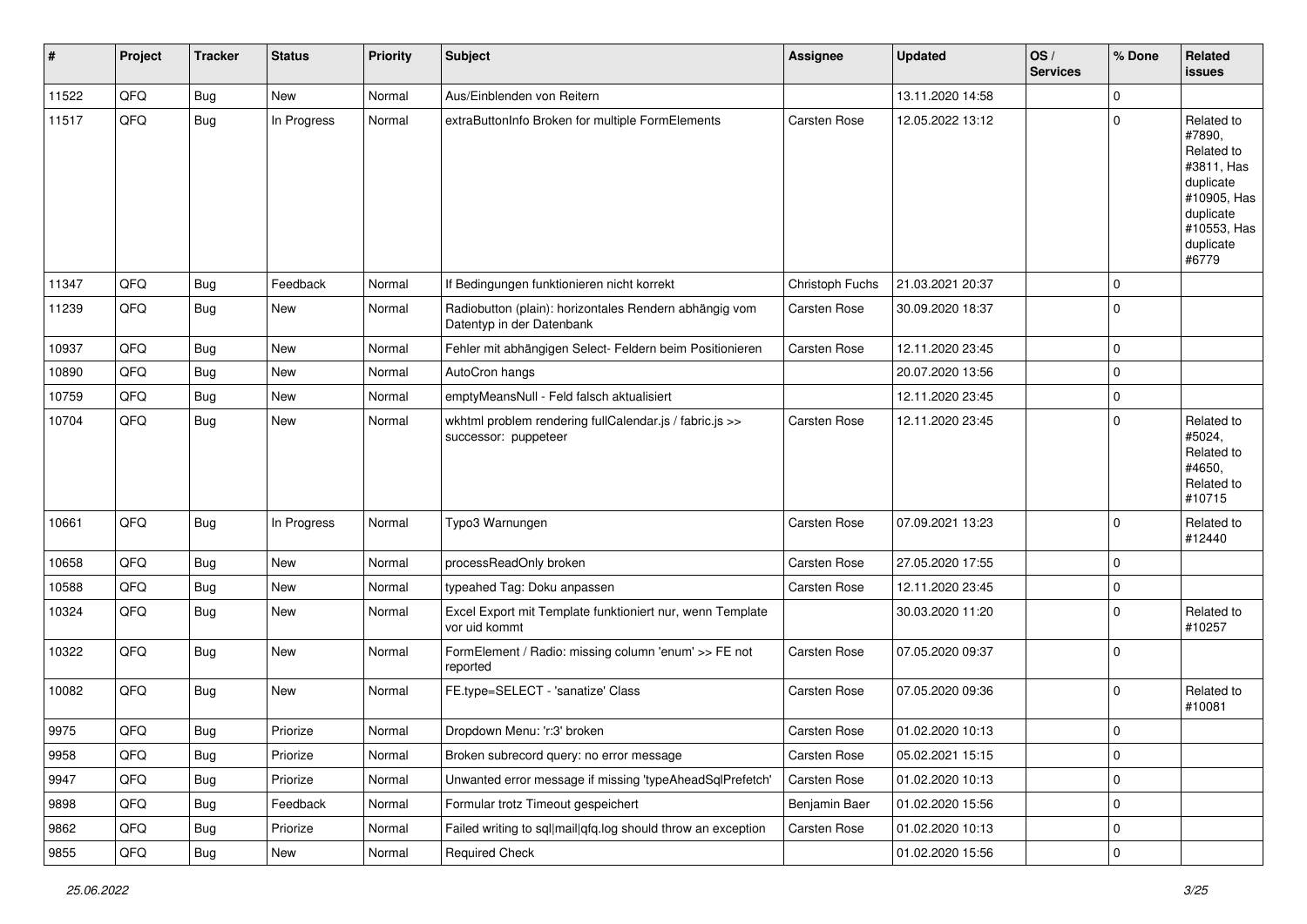| #    | Project | <b>Tracker</b> | <b>Status</b>     | <b>Priority</b> | Subject                                                                                                  | Assignee            | <b>Updated</b>   | OS/<br><b>Services</b> | % Done      | Related<br><b>issues</b>                                                |
|------|---------|----------------|-------------------|-----------------|----------------------------------------------------------------------------------------------------------|---------------------|------------------|------------------------|-------------|-------------------------------------------------------------------------|
| 9834 | QFQ     | <b>Bug</b>     | Priorize          | Normal          | Input elements with tag 'disabled' are missing on<br>form-submit: server option 'processReadOnly' broken | Carsten Rose        | 07.12.2021 16:43 |                        | $\Omega$    | Related to<br>#9691,<br>Related to<br>#5305, Has<br>duplicate<br>#12331 |
| 9783 | QFQ     | <b>Bug</b>     | <b>New</b>        | Normal          | Email with special characters                                                                            | <b>Carsten Rose</b> | 01.02.2020 23:22 |                        | $\mathbf 0$ |                                                                         |
| 9773 | QFQ     | Bug            | <b>New</b>        | Normal          | form.parameter.formModeGlobal=requiredOff                                                                | Carsten Rose        | 01.02.2020 15:56 |                        | $\mathbf 0$ |                                                                         |
| 9691 | QFQ     | Bug            | In Progress       | Normal          | Checkbox: dynamic update > readonly                                                                      | <b>Carsten Rose</b> | 01.02.2020 23:22 |                        | 50          | Related to<br>#9834                                                     |
| 9669 | QFQ     | Bug            | Some day<br>maybe | Normal          | Checkbox / Template Group: radio/checkbox visible broken<br>after 'add'                                  | Carsten Rose        | 16.06.2021 13:47 |                        | $\Omega$    | Related to<br>#8091                                                     |
| 9535 | QFQ     | Bug            | Feedback          | Normal          | Report:  AS '_vertical' - column to wide - vertical >> rot45,<br>rot <sub>90</sub>                       | Benjamin Baer       | 01.02.2020 15:56 |                        | $\mathbf 0$ |                                                                         |
| 9533 | QFQ     | Bug            | New               | Normal          | FE.type=upload: Check in 'beforeSave' if upload is given                                                 | Carsten Rose        | 01.02.2020 23:22 |                        | $\mathbf 0$ | Related to<br>#11523                                                    |
| 9317 | QFQ     | Bug            | <b>New</b>        | Normal          | FE.type=note: with dynamic show/hidden an empty label<br>causes trouble                                  | Carsten Rose        | 01.02.2020 23:22 |                        | $\mathbf 0$ |                                                                         |
| 9281 | QFQ     | <b>Bug</b>     | Some day<br>maybe | Normal          | Allow STRICT_TRANS_TABLES                                                                                | Carsten Rose        | 02.01.2021 18:43 |                        | $\mathbf 0$ |                                                                         |
| 9275 | QFQ     | <b>Bug</b>     | New               | Normal          | autcron: t3 page, which takes to long to respond, is not<br>reported properly                            | Carsten Rose        | 01.02.2020 23:22 |                        | 100         |                                                                         |
| 9177 | QFQ     | <b>Bug</b>     | <b>New</b>        | Normal          | Bug? QFQ tries to save an action FE, which has real<br>existing column name                              | Carsten Rose        | 01.02.2020 23:22 |                        | $\mathbf 0$ |                                                                         |
| 9127 | QFQ     | <b>Bug</b>     | New               | Normal          | Error Message: change 'roll over' color - text not readable                                              | Carsten Rose        | 01.02.2020 23:22 |                        | $\mathbf 0$ |                                                                         |
| 9126 | QFQ     | <b>Bug</b>     | Some day<br>maybe | Normal          | hidden Form elements are present in page source                                                          |                     | 02.01.2021 18:41 |                        | $\mathbf 0$ |                                                                         |
| 9077 | QFQ     | Bug            | <b>New</b>        | Normal          | typeAheadSql: report broken SQL                                                                          | Carsten Rose        | 01.02.2020 23:22 |                        | $\mathbf 0$ |                                                                         |
| 9024 | QFQ     | <b>Bug</b>     | Some day<br>maybe | Normal          | QFQ Einarbeitung                                                                                         |                     | 01.02.2020 15:56 |                        | $\mathbf 0$ |                                                                         |
| 9020 | QFQ     | Bug            | Some day<br>maybe | Normal          | radio mit buttonClass und dynamicUpdate lassen sich nicht<br>kombinieren                                 |                     | 11.12.2019 16:01 |                        | $\mathbf 0$ |                                                                         |
| 9013 | QFQ     | Bug            | <b>New</b>        | Normal          | Error in Twig template not handled                                                                       | Carsten Rose        | 20.10.2021 13:43 |                        | $\mathbf 0$ |                                                                         |
| 8316 | QFQ     | <b>Bug</b>     | Feedback          | Normal          | Documentation/Behaviour for Nested Queries and<br>Record-Store confusing                                 | Nicola Chiapolini   | 20.11.2019 09:14 |                        | $\mathbf 0$ |                                                                         |
| 8106 | QFQ     | <b>Bug</b>     | Some day<br>maybe | Normal          | Dynamic Update: Feld kann nicht auf empty zurückgesetzt<br>werden                                        | Carsten Rose        | 11.12.2019 16:01 |                        | $\mathbf 0$ |                                                                         |
| 8049 | QFQ     | <b>Bug</b>     | New               | Normal          | FE.type=note, column 'value': text moves some pixel to top<br>after save                                 | Carsten Rose        | 01.02.2020 23:22 |                        | 0           |                                                                         |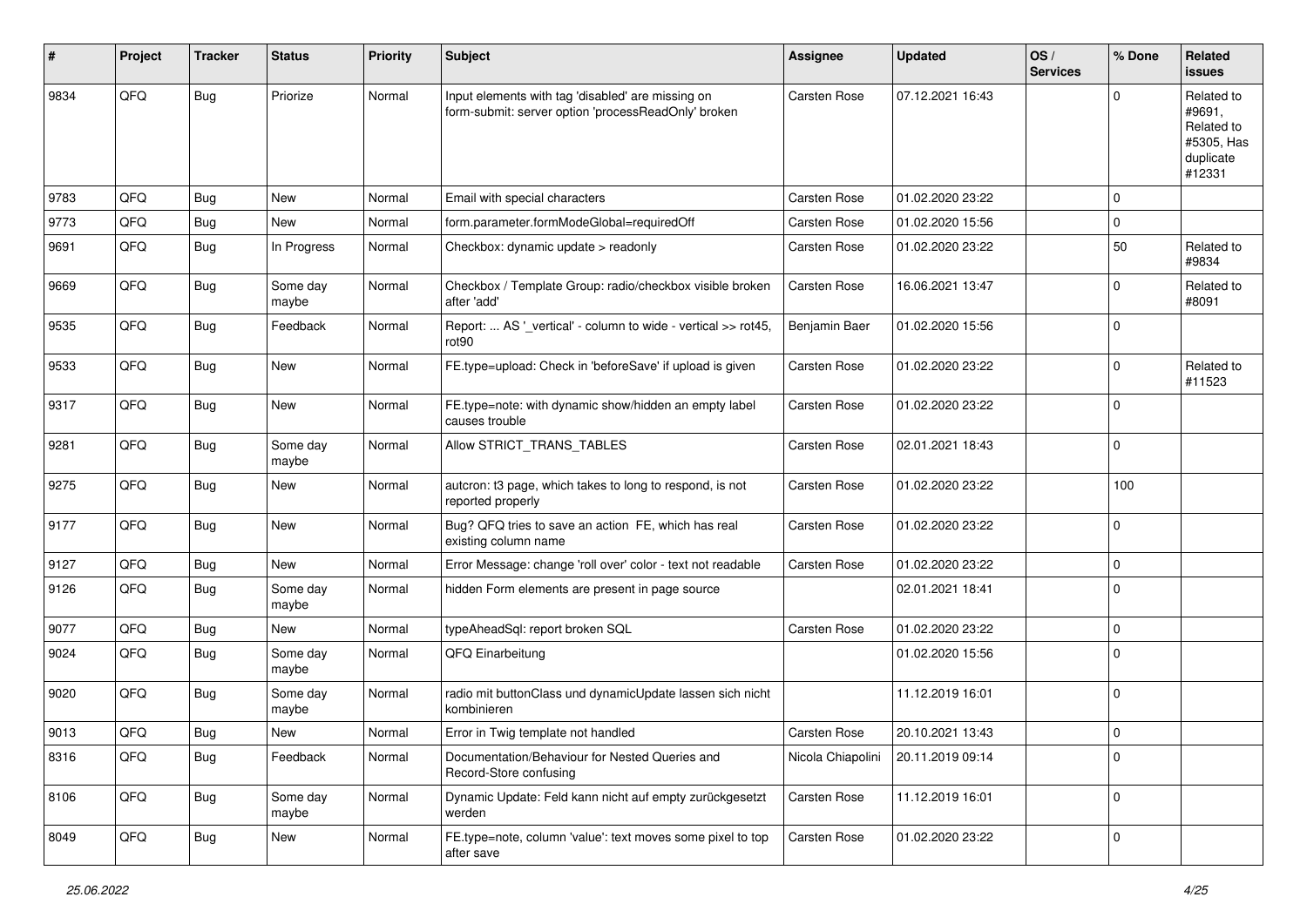| #    | Project | <b>Tracker</b> | <b>Status</b>     | <b>Priority</b> | <b>Subject</b>                                                                                                   | <b>Assignee</b>     | <b>Updated</b>   | OS/<br><b>Services</b> | % Done      | Related<br>issues    |
|------|---------|----------------|-------------------|-----------------|------------------------------------------------------------------------------------------------------------------|---------------------|------------------|------------------------|-------------|----------------------|
| 8037 | QFQ     | <b>Bug</b>     | Priorize          | Normal          | FE.type=upload (advanced mode): {{slaveld:V}} missing<br>during dynamic update                                   | Carsten Rose        | 01.02.2020 10:13 |                        | 0           |                      |
| 7890 | QFQ     | <b>Bug</b>     | New               | Normal          | FormElement 'required': extraButtonInfo not aligned                                                              | Carsten Rose        | 11.06.2021 21:17 |                        | $\mathbf 0$ | Related to<br>#11517 |
| 7795 | QFQ     | Bug            | <b>New</b>        | Normal          | Readonly Form: Typeahead-Felder                                                                                  | Carsten Rose        | 01.02.2020 23:22 |                        | $\mathbf 0$ |                      |
| 7685 | QFQ     | Bug            | <b>New</b>        | Normal          | Open FormElement from QFQ error message and save<br>modified record: error about missing {{formId:F}}            | Carsten Rose        | 01.02.2020 23:22 |                        | $\Omega$    |                      |
| 7656 | QFQ     | <b>Bug</b>     | Priorize          | Normal          | FE with required, 'pattern' and 'extraButtonLock': always<br>complain about missing value                        | Carsten Rose        | 01.02.2020 10:13 |                        | $\mathbf 0$ |                      |
| 7616 | QFQ     | Bug            | Priorize          | Normal          | Selectlist with Enum & Dynamic Update                                                                            | Carsten Rose        | 01.02.2020 10:13 |                        | 0           |                      |
| 7574 | QFQ     | Bug            | New               | Normal          | Substitute error: form element not reported / dont parse<br>Form.note                                            | Carsten Rose        | 01.02.2020 23:21 |                        | $\mathbf 0$ |                      |
| 7547 | QFQ     | Bug            | <b>New</b>        | Normal          | Error Message in afterSave: wrong parameter column<br>reported                                                   | Carsten Rose        | 01.02.2020 23:22 |                        | $\mathbf 0$ |                      |
| 7524 | QFQ     | <b>Bug</b>     | New               | Normal          | QFQ throws a 'General Error' if 'fileadmin/protected/log/' is<br>not writeable                                   | Carsten Rose        | 01.02.2020 23:22 |                        | $\mathbf 0$ |                      |
| 7513 | QFQ     | Bug            | <b>New</b>        | Normal          | Radios not correct aligned                                                                                       | Carsten Rose        | 01.02.2020 23:22 |                        | $\mathbf 0$ |                      |
| 7512 | QFQ     | Bug            | New               | Normal          | FE: inputType=number >> 'pattern' is not respected                                                               | Carsten Rose        | 01.02.2020 23:22 |                        | $\mathbf 0$ |                      |
| 7402 | QFQ     | Bug            | Some day<br>maybe | Normal          | thumbnail cache: outdated picture when permission denied<br>and permission resolved.                             |                     | 01.02.2020 23:20 |                        | 0           |                      |
| 7281 | QFQ     | Bug            | Some day<br>maybe | Normal          | Subrecords: on large screen separator line too short                                                             |                     | 01.02.2020 23:19 |                        | $\mathbf 0$ |                      |
| 7261 | QFQ     | Bug            | <b>New</b>        | Normal          | Report pathFilename for user without path, only the filename                                                     | <b>Carsten Rose</b> | 01.02.2020 23:21 |                        | 0           |                      |
| 7219 | QFQ     | Bug            | <b>New</b>        | Normal          | typeSheadSql / typeAheadSqlPrefetch: change to curly<br>braces                                                   | Carsten Rose        | 01.02.2020 23:21 |                        | $\mathbf 0$ |                      |
| 7101 | QFQ     | <b>Bug</b>     | Some day<br>maybe | Normal          | 'form' in SIP and 'report' - breaks                                                                              |                     | 01.02.2020 23:20 |                        | $\mathbf 0$ |                      |
| 7014 | QFQ     | Bug            | <b>New</b>        | Normal          | Sending invalid emails succeeds when<br>debug.redirectAllMailTo is set                                           | Carsten Rose        | 01.02.2020 23:21 |                        | $\mathbf 0$ |                      |
| 7002 | QFQ     | Bug            | New               | Normal          | Dynamic Update: row does not disappear / appear                                                                  | Carsten Rose        | 01.02.2020 23:22 |                        | $\mathbf 0$ |                      |
| 6912 | QFQ     | Bug            | <b>New</b>        | Normal          | error Message Var 'deadline' already set in SIP - in Form<br>with FE.value={{deadline:R:::{{deadlinePeriod:Y}}}} | Carsten Rose        | 01.02.2020 23:21 |                        | 0           |                      |
| 6677 | QFQ     | <b>Bug</b>     | New               | Normal          | Error message FE Action Element: no/wrong FE reference<br>who cause the problem.                                 | Carsten Rose        | 01.02.2020 23:21 |                        | 0           |                      |
| 6574 | QFQ     | Bug            | Priorize          | Normal          | qfq.log: Fehlermeldung wurde angezeigt, aber nicht geloggt                                                       | Carsten Rose        | 01.02.2020 10:13 |                        | 0           |                      |
| 6566 | QFQ     | <b>Bug</b>     | Priorize          | Normal          | Link Function 'delete': provided parameter missing on page<br>reload                                             | Benjamin Baer       | 03.01.2022 08:08 |                        | 0           |                      |
| 6483 | QFQ     | Bug            | New               | Normal          | R Store funktioniert nicht bei 'Report Notation' im FE                                                           | Carsten Rose        | 01.02.2020 23:21 |                        | 0           |                      |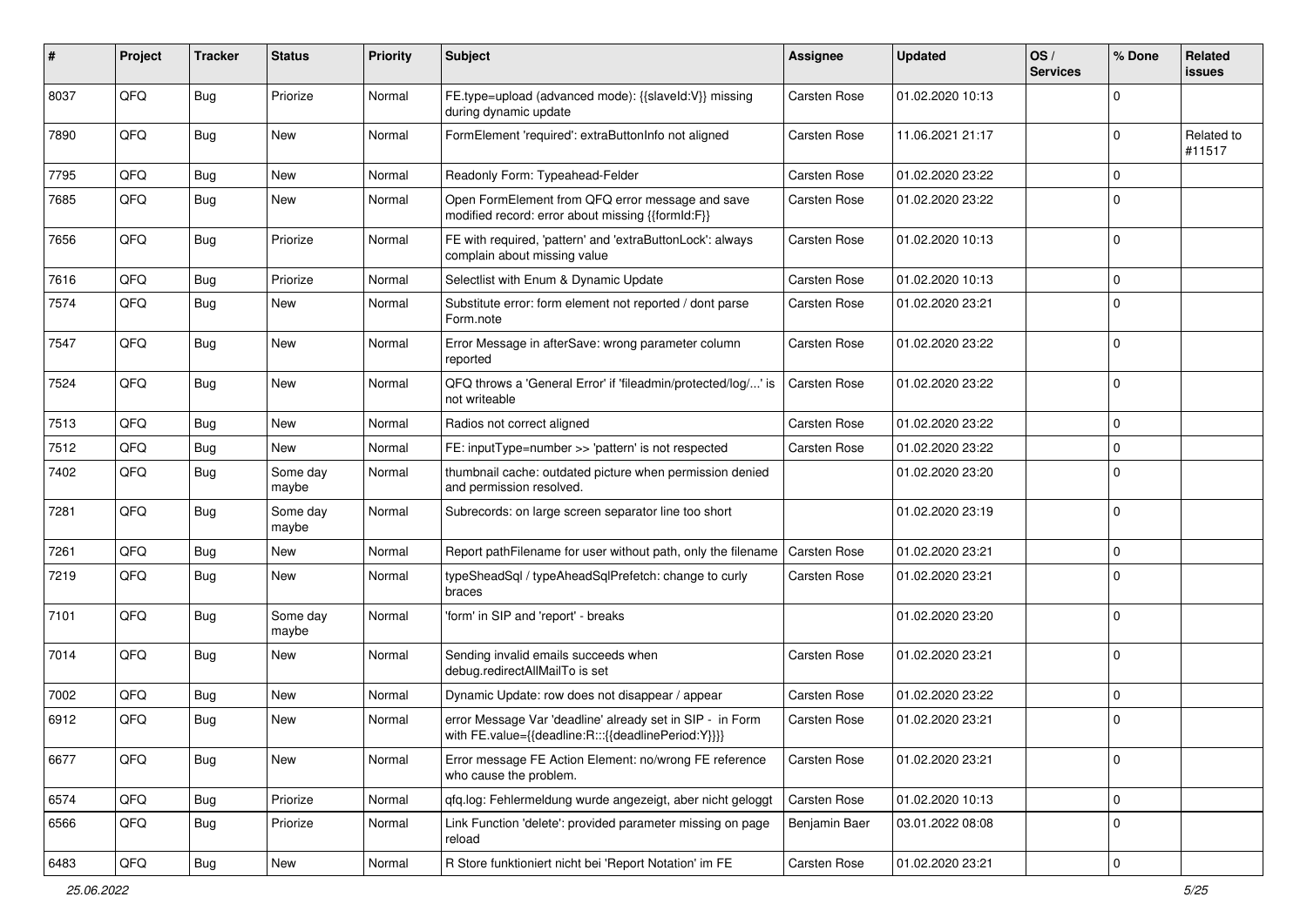| ∦    | Project | <b>Tracker</b> | <b>Status</b>     | <b>Priority</b> | <b>Subject</b>                                                                                                       | <b>Assignee</b>     | <b>Updated</b>   | OS/<br><b>Services</b> | % Done      | Related<br><b>issues</b>                       |
|------|---------|----------------|-------------------|-----------------|----------------------------------------------------------------------------------------------------------------------|---------------------|------------------|------------------------|-------------|------------------------------------------------|
| 6462 | QFQ     | <b>Bug</b>     | New               | Normal          | File Upload: Nutzlose Fehlermeldung wenn Datei zu gross                                                              | Carsten Rose        | 01.02.2020 23:21 |                        | $\Omega$    | Related to<br>#6139                            |
| 6140 | QFQ     | <b>Bug</b>     | Priorize          | Normal          | QFQ DnD Sort: Locked fields                                                                                          | Benjamin Baer       | 21.03.2022 09:56 |                        | $\Omega$    |                                                |
| 5991 | QFQ     | <b>Bug</b>     | Some day<br>maybe | Normal          | URLs with ' ' or long parameter are problematic                                                                      | <b>Carsten Rose</b> | 01.02.2020 23:19 |                        | $\mathbf 0$ |                                                |
| 5877 | QFQ     | <b>Bug</b>     | Some day<br>maybe | Normal          | FE.type=note:bsColumn strange behaviour                                                                              |                     | 01.02.2020 23:19 |                        | $\mathbf 0$ |                                                |
| 5768 | QFQ     | <b>Bug</b>     | Some day<br>maybe | Normal          | '{{pageLanguage:T}}' missing if QFQ is called via api                                                                | <b>Carsten Rose</b> | 01.02.2020 23:19 |                        | $\mathbf 0$ |                                                |
| 5706 | QFQ     | <b>Bug</b>     | Some day<br>maybe | Normal          | upload: fileDestination needs to be sanatized                                                                        | <b>Carsten Rose</b> | 01.02.2020 23:19 |                        | $\mathbf 0$ |                                                |
| 5576 | QFQ     | <b>Bug</b>     | <b>New</b>        | Normal          | Using MySQL 'DROP' requires privilege - wich is not really<br>necessary.                                             | <b>Carsten Rose</b> | 01.02.2020 23:21 |                        | $\mathbf 0$ |                                                |
| 5559 | QFQ     | Bug            | <b>New</b>        | Normal          | FE.type = Upload: 'accept' might contain variables                                                                   | Carsten Rose        | 11.05.2020 21:23 |                        | $\mathbf 0$ |                                                |
| 5557 | QFQ     | <b>Bug</b>     | Some day<br>maybe | Normal          | Form load: STORE_RECORD filled, but should be empty                                                                  | <b>Carsten Rose</b> | 01.02.2020 23:19 |                        | $\mathbf 0$ |                                                |
| 5305 | QFQ     | <b>Bug</b>     | <b>New</b>        | Normal          | Upload FormElement: nicht disabled by readonly Form                                                                  | Carsten Rose        | 16.06.2021 13:43 |                        | $\mathbf 0$ | Related to<br>#9347,<br>Related to<br>#9834    |
| 5021 | QFQ     | <b>Bug</b>     | Some day<br>maybe | Normal          | FE.typ=extra - during save displays error 'datum2' already<br>filled in STORE_SIP - the value is stored nevertheless | Carsten Rose        | 01.02.2020 23:19 |                        | $\mathbf 0$ | Related to<br>#3875                            |
| 4771 | QFQ     | <b>Bug</b>     | Some day<br>maybe | Normal          | qfq: select-down-values empty after save (edit-form for<br>program administrators)                                   | Carsten Rose        | 01.02.2020 23:20 |                        | $\mathbf 0$ | Related to<br>#4549, Has<br>duplicate<br>#4282 |
| 4756 | QFQ     | <b>Bug</b>     | <b>New</b>        | Normal          | Form dirty even nothing changes                                                                                      | <b>Carsten Rose</b> | 11.12.2019 16:16 |                        | $\mathbf 0$ |                                                |
| 4659 | QFQ     | <b>Bug</b>     | Some day<br>maybe | Normal          | infoButtonExtra                                                                                                      | <b>Carsten Rose</b> | 01.02.2020 23:20 |                        | $\Omega$    |                                                |
| 4651 | QFQ     | Bug            | Some day<br>maybe | Normal          | "Loading document" Modal wird angezeigt bei uzhcd type=2<br>Ansicht                                                  | Carsten Rose        | 01.02.2020 23:20 |                        | $\mathbf 0$ |                                                |
| 4583 | QFQ     | <b>Bug</b>     | Some day<br>maybe | Normal          | Dynamic Update bei TypeAhead Feldern                                                                                 | Carsten Rose        | 01.02.2020 23:19 |                        | $\mathbf 0$ |                                                |
| 4549 | QFQ     | Bug            | Some day<br>maybe | Normal          | TemplateGroups: FE.type SELECT loose selected value<br>after save                                                    | Carsten Rose        | 01.02.2020 23:20 |                        | $\mathbf 0$ | Related to<br>#4548,<br>Related to<br>#4771    |
| 4546 | QFQ     | Bug            | Some day<br>maybe | Normal          | NH: SIP storage is destroyed                                                                                         |                     | 01.02.2020 23:20 |                        | $\mathbf 0$ |                                                |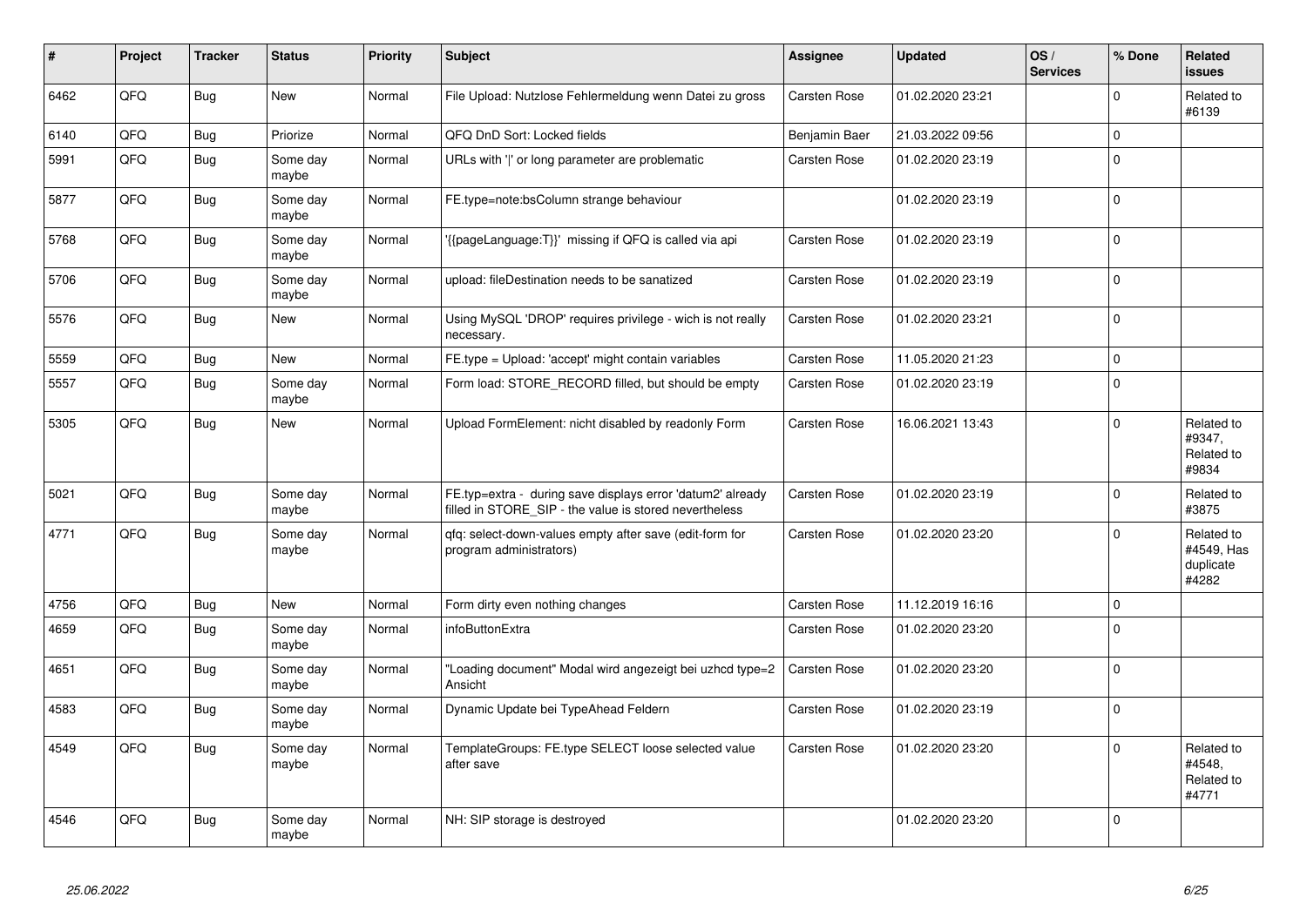| #    | Project | <b>Tracker</b> | <b>Status</b>     | <b>Priority</b> | <b>Subject</b>                                                                                                                                           | <b>Assignee</b>     | <b>Updated</b>   | OS/<br><b>Services</b> | % Done              | Related<br><b>issues</b> |
|------|---------|----------------|-------------------|-----------------|----------------------------------------------------------------------------------------------------------------------------------------------------------|---------------------|------------------|------------------------|---------------------|--------------------------|
| 4528 | QFQ     | <b>Bug</b>     | Some day<br>maybe | Normal          | extraButtonLock mit SQLAhead Bug                                                                                                                         | <b>Carsten Rose</b> | 01.02.2020 23:19 |                        | $\mathbf 0$         |                          |
| 4457 | QFQ     | <b>Bug</b>     | Priorize          | Normal          | typeahead: pressing return to select an item, saves the form<br>and closes the form.                                                                     | Benjamin Baer       | 03.01.2022 08:01 |                        | $\mathbf 0$         | Related to<br>#4398      |
| 4454 | QFQ     | Bug            | Some day<br>maybe | Normal          | Required Elements: multiple elements in a row - whole row<br>marked if only one input is empty.                                                          | Benjamin Baer       | 01.02.2020 23:20 |                        | $\Omega$            |                          |
| 4441 | QFQ     | Bug            | Some day<br>maybe | Normal          | \$_SERVER Vars sollten nur aus dem Store genommen<br>werden - Code entsprechend anpassen.                                                                |                     | 11.12.2019 16:02 |                        | $\mathbf 0$         |                          |
| 4398 | QFQ     | Bug            | Some day<br>maybe | Normal          | Typeahead: mouse click in a prefilled input opens a single<br>item dropdown with the current value - click on it seems to<br>set the value, not the key. | Benjamin Baer       | 01.02.2020 23:20 |                        | $\mathbf 0$         | Related to<br>#4457      |
| 4328 | QFQ     | <b>Bug</b>     | Some day<br>maybe | Normal          | Error Message: Show FE name/number on problems in FE                                                                                                     | Carsten Rose        | 01.02.2020 23:20 |                        | $\mathbf 0$         |                          |
| 4293 | QFQ     | Bug            | Some day<br>maybe | Normal          | Download broken if token 'd:' is missing - but no error<br>message                                                                                       | Carsten Rose        | 11.12.2019 16:03 |                        | $\mathbf 0$         | Related to<br>#7514      |
| 4138 | QFQ     | <b>Bug</b>     | Some day<br>maybe | Normal          | style fehlt                                                                                                                                              |                     | 11.12.2019 16:03 |                        | $\mathbf 0$         |                          |
| 4122 | QFQ     | Bug            | Some day<br>maybe | Normal          | file: Render Mode hat keinen Effekt                                                                                                                      |                     | 11.12.2019 16:03 |                        | $\mathsf{O}\xspace$ |                          |
| 4092 | QFQ     | <b>Bug</b>     | Some day<br>maybe | Normal          | 1) Logging verbessern wann welches FE warum ausgefuehrt   Carsten Rose<br>wird, 2) Documentation: Best Practice Template Group                           |                     | 01.02.2020 23:19 |                        | $\mathbf 0$         | Related to<br>#3504      |
| 4008 | QFQ     | Bug            | Some day<br>maybe | Normal          | FormElemen.type=sendmail: wrong 'TO' if 'real<br>name <rea@mail.to>' is used</rea@mail.to>                                                               | Carsten Rose        | 11.12.2019 16:03 |                        | $\Omega$            |                          |
| 3895 | QFQ     | <b>Bug</b>     | Some day<br>maybe | Normal          | typeahead pedantic: on lehrkredit Idap webpass - if only one<br>person is in dropdown, such person can't be selected                                     | Carsten Rose        | 11.12.2019 16:03 |                        | $\mathbf 0$         |                          |
| 3882 | QFQ     | Bug            | Some day<br>maybe | Normal          | templateGroup: disable 'add' if limit is reached - funktioniert<br>nicht wenn bereits records existierten                                                | Carsten Rose        | 11.12.2019 16:03 |                        | $\mathbf 0$         |                          |
| 3811 | QFQ     | Bug            | Some day<br>maybe | Normal          | Dynamic Update: extraButtonInfo - Text aktualisieren                                                                                                     | <b>Carsten Rose</b> | 11.12.2019 16:03 |                        | $\Omega$            | Related to<br>#11517     |
| 3782 | QFQ     | Bug            | Priorize          | Normal          | Bei fehlerhafter Eingabe (z.B. Datum) sollte das erwartete<br>Format angezeigt werden                                                                    | Carsten Rose        | 01.02.2020 10:13 |                        | $\mathbf 0$         |                          |
| 3750 | QFQ     | <b>Bug</b>     | Some day<br>maybe | Normal          | FE in a row: if one violates check, all are red                                                                                                          | <b>Carsten Rose</b> | 11.12.2019 16:03 |                        | $\mathbf 0$         |                          |
| 3682 | QFQ     | <b>Bug</b>     | Some day<br>maybe | Normal          | Dynamic update: Radio buttons                                                                                                                            | Carsten Rose        | 11.12.2019 16:02 |                        | $\Omega$            |                          |
| 3613 | QFQ     | Bug            | Some day<br>maybe | Normal          | note /note unchecked -> note div (col-md) wird weiterhin<br>gerendert                                                                                    | Elias Villiger      | 01.02.2020 23:19 |                        | 100                 |                          |
| 3588 | QFQ     | Bug            | Some day<br>maybe | Normal          | templateGroup: versteckte Elemente werden weiterhin<br>gespeichert.                                                                                      | Carsten Rose        | 11.12.2019 16:02 |                        | $\mathbf 0$         |                          |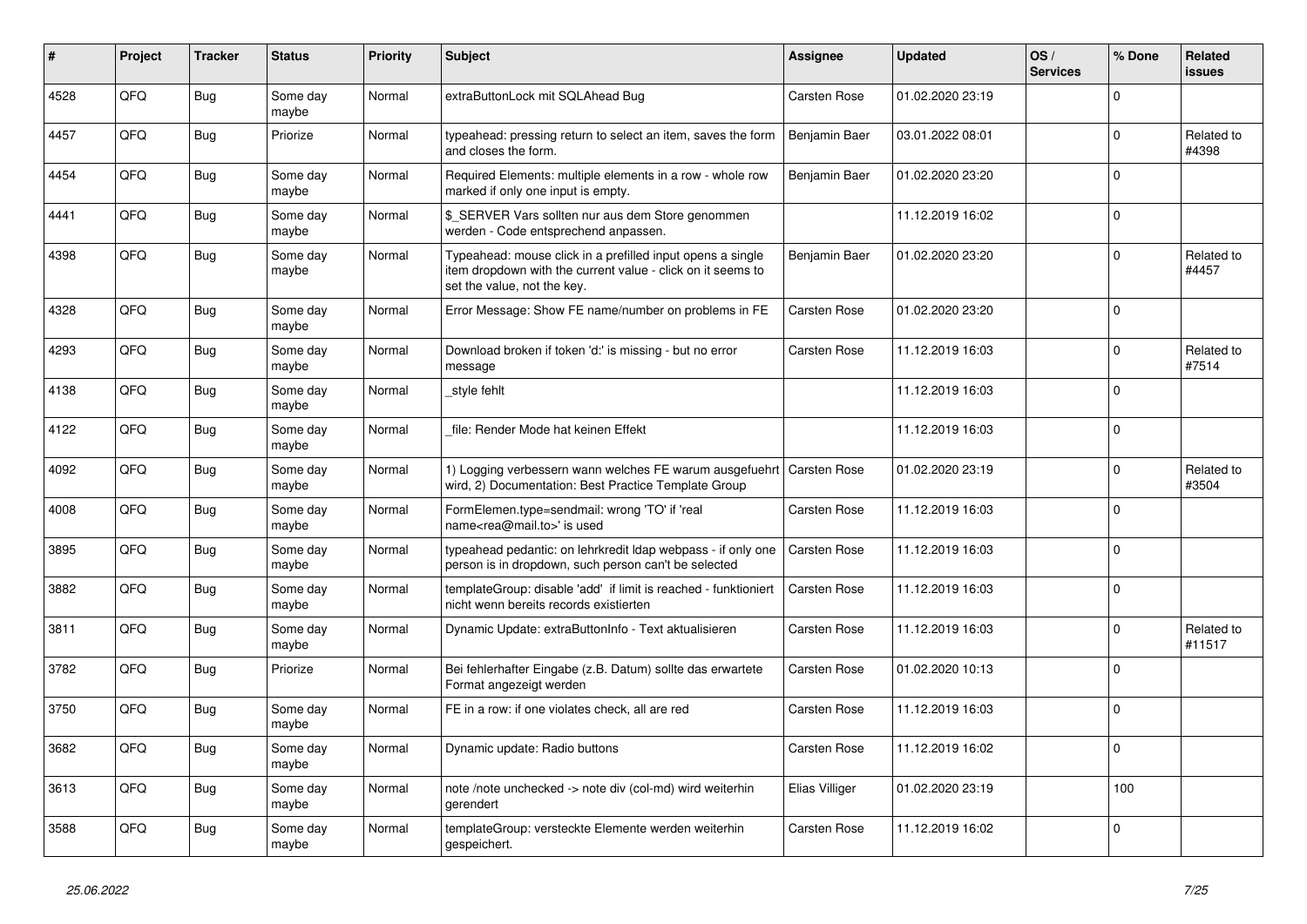| #     | Project | <b>Tracker</b> | <b>Status</b>     | <b>Priority</b> | <b>Subject</b>                                                                                                                | <b>Assignee</b>     | <b>Updated</b>   | OS/<br><b>Services</b> | % Done      | Related<br><b>issues</b> |
|-------|---------|----------------|-------------------|-----------------|-------------------------------------------------------------------------------------------------------------------------------|---------------------|------------------|------------------------|-------------|--------------------------|
| 3547  | QFQ     | Bug            | <b>New</b>        | Normal          | FE of type 'note' causes writing of empty fields.                                                                             | Carsten Rose        | 01.02.2020 23:21 |                        | $\Omega$    |                          |
| 3349  | QFQ     | <b>Bug</b>     | Some day<br>maybe | Normal          | config.qfq.ini: a) vertraegt keine '=' im Value (z.B. Passwort),<br>b) Values sollten in ticks einschliessbar sein (spaces, ) | <b>Carsten Rose</b> | 11.12.2019 16:02 |                        | $\mathbf 0$ |                          |
| 3130  | QFQ     | <b>Bug</b>     | Some day<br>maybe | Normal          | Debug Info's nicht korrekt nach 'New > Save'.                                                                                 | <b>Carsten Rose</b> | 11.12.2019 16:03 |                        | $\mathbf 0$ | Related to<br>#3253      |
| 2665  | QFQ     | Bug            | Priorize          | Normal          | Dynamic Update funktioniert nicht, wenn beim<br>entsprechenden FormElement eine size angegeben ist.                           | Benjamin Baer       | 03.01.2022 08:12 |                        | 30          |                          |
| 2643  | QFQ     | <b>Bug</b>     | Some day<br>maybe | Normal          | Zend / PHP Webinars anschauen                                                                                                 | Carsten Rose        | 01.02.2020 15:56 |                        | $\Omega$    |                          |
| 2063  | QFQ     | Bug            | Some day<br>maybe | Normal          | Pills auf 'inaktiv' setzen falls keine Element auf dem Pill<br>sichtbar sind.                                                 | Benjamin Baer       | 11.12.2019 16:03 |                        | $\mathbf 0$ | Related to<br>#3752      |
| 13716 | QFQ     | Bug            | <b>New</b>        | High            | Firefox ask to store username/password                                                                                        | Enis Nuredini       | 30.05.2022 09:31 |                        | $\mathbf 0$ | Related to<br>#13827     |
| 12974 | QFQ     | <b>Bug</b>     | <b>New</b>        | High            | Sanitize Queries in Action-Elements                                                                                           | <b>Carsten Rose</b> | 07.12.2021 17:19 |                        | $\mathbf 0$ |                          |
| 12702 | QFQ     | <b>Bug</b>     | New               | High            | templateGroup: broken in multiDb Setup                                                                                        | <b>Carsten Rose</b> | 14.12.2021 16:02 |                        | $\Omega$    |                          |
| 12670 | QFQ     | Bug            | New               | High            | Dropdown-Menu classes können nicht mehr angegeben<br>werden                                                                   | Carsten Rose        | 07.12.2021 17:19 |                        | $\mathbf 0$ |                          |
| 12513 | QFQ     | <b>Bug</b>     | <b>New</b>        | High            | Implement server side check of maxlength                                                                                      | <b>Carsten Rose</b> | 07.12.2021 17:19 |                        | $\mathbf 0$ |                          |
| 12508 | QFQ     | <b>Bug</b>     | In Progress       | High            | gfg Form: sendMail                                                                                                            | Karin Niffeler      | 19.03.2022 17:48 |                        | $\mathbf 0$ |                          |
| 12463 | QFQ     | <b>Bug</b>     | ToDo              | High            | QFQ Function: 'function' and 'sql' on same level - output of<br>sal is shown two times.                                       | Carsten Rose        | 15.12.2021 16:31 |                        | $\mathbf 0$ |                          |
| 12395 | QFQ     | <b>Bug</b>     | ToDo              | High            | QFQ Function: Result two times shown                                                                                          | <b>Carsten Rose</b> | 18.02.2022 08:59 |                        | $\mathbf 0$ |                          |
| 12066 | QFQ     | <b>Bug</b>     | New               | High            | enterAsSubmit: Forward wird nicht ausgeführt                                                                                  | Enis Nuredini       | 29.05.2022 09:23 |                        | $\mathbf 0$ |                          |
| 11630 | QFQ     | Bug            | Feedback          | High            | Bitte check ob CALL() in 20.11.0 noch so funktioniert wie in<br>20.4.1                                                        | Enis Nuredini       | 28.05.2022 13:45 |                        | $\Omega$    | Related to<br>#11325     |
| 11237 | QFQ     | <b>Bug</b>     | <b>New</b>        | High            | Radiobutton / parameter.buttonClass= btn-default - kein dirty<br>Trigger                                                      | Benjamin Baer       | 03.05.2021 21:12 |                        | $\Omega$    | Related to<br>#10766     |
| 11057 | QFQ     | Bug            | New               | High            | Checkboxes ohne span.checkmark im Report werden<br>ausgeblendet                                                               | Benjamin Baer       | 03.05.2021 21:12 |                        | $\mathbf 0$ | Related to<br>#11039     |
| 10766 | QFQ     | Bug            | New               | High            | Radiobutton / parameter.buttonClass=btn-default: dynamic<br>update                                                            |                     | 03.05.2021 21:12 |                        | $\mathbf 0$ | Related to<br>#11237     |
| 10640 | QFQ     | <b>Bug</b>     | <b>New</b>        | High            | TypeAhead Tag: FE editierbar trotz readOnly                                                                                   | <b>Carsten Rose</b> | 03.05.2021 21:12 |                        | $\mathbf 0$ |                          |
| 10508 | QFQ     | <b>Bug</b>     | New               | High            | Multi Form broken on Multi DB Instance                                                                                        | <b>Carsten Rose</b> | 03.05.2021 21:12 |                        | $\pmb{0}$   |                          |
| 10506 | QFQ     | Bug            | New               | High            | Template Group broken on MultiDB instance                                                                                     | <b>Carsten Rose</b> | 03.05.2021 21:12 |                        | $\mathbf 0$ | Related to<br>#10505     |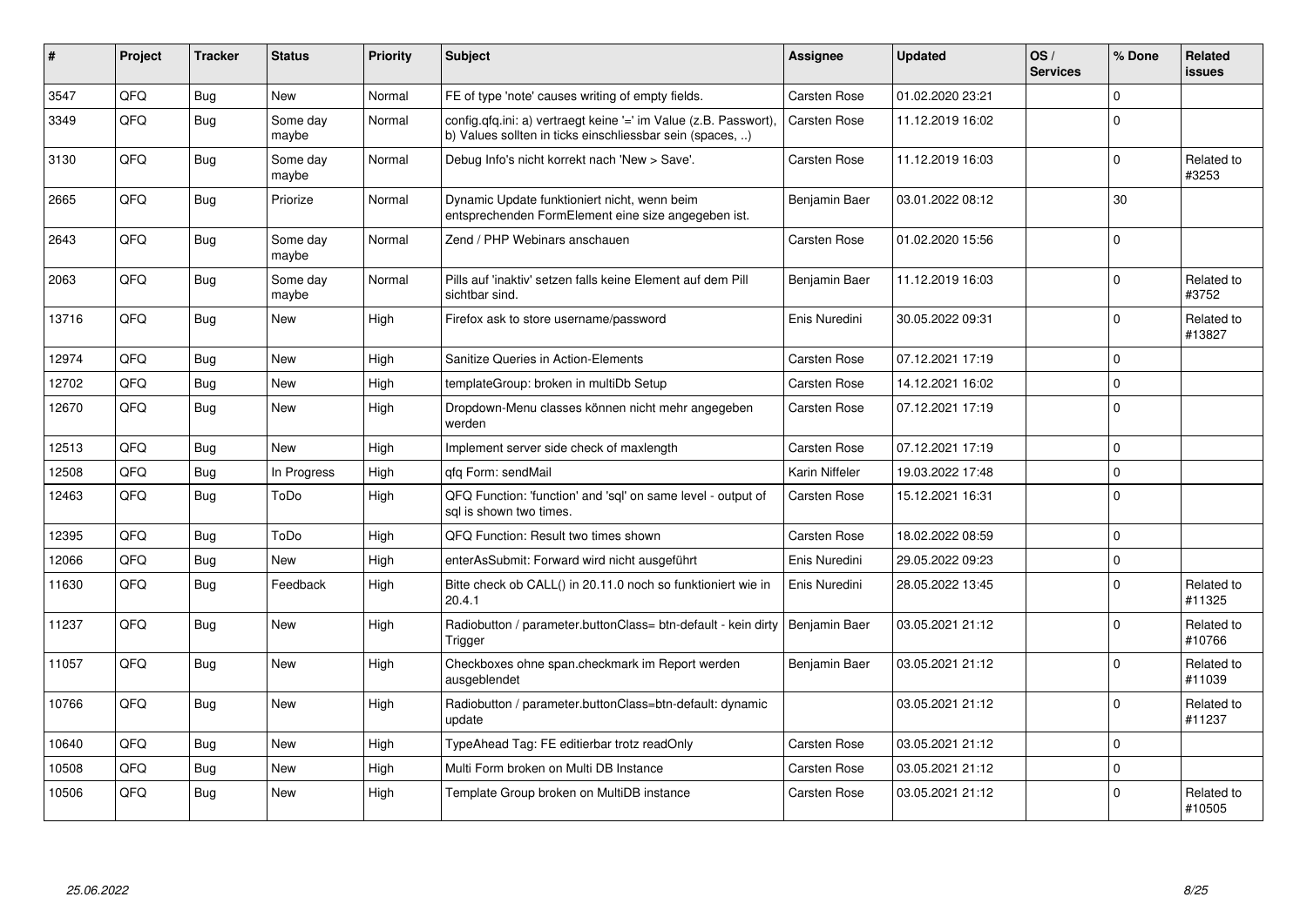| #     | Project | <b>Tracker</b> | <b>Status</b>     | <b>Priority</b> | <b>Subject</b>                                                                                         | <b>Assignee</b> | <b>Updated</b>   | OS/<br><b>Services</b> | % Done      | <b>Related</b><br><b>issues</b>                                      |
|-------|---------|----------------|-------------------|-----------------|--------------------------------------------------------------------------------------------------------|-----------------|------------------|------------------------|-------------|----------------------------------------------------------------------|
| 10081 | QFQ     | <b>Bug</b>     | New               | High            | Stale record lock after 'forbidden' character                                                          | Carsten Rose    | 03.05.2021 21:12 |                        | $\mathbf 0$ | Related to<br>#10082,<br>Related to<br>#9789                         |
| 9789  | QFQ     | Bug            | In Progress       | High            | Record Lock: release to early on 'leave page'                                                          | Carsten Rose    | 10.01.2022 09:25 |                        | 100         | Related to<br>#10081,<br>Related to<br>#9173,<br>Related to<br>#8702 |
| 9531  | QFQ     | Bug            | New               | High            | FE File: Dynamic Update / modeSql / required detected<br>even it not set                               | Carsten Rose    | 11.06.2021 20:32 |                        | $\mathbf 0$ | Related to<br>#12398                                                 |
| 9347  | QFQ     | <b>Bug</b>     | New               | High            | FE.type=upload with dynamic show/hidden: required not<br>detected                                      | Carsten Rose    | 12.06.2021 10:40 |                        | $\mathbf 0$ | Related to<br>#5305,<br>Related to<br>#12398                         |
| 9121  | QFQ     | <b>Bug</b>     | Priorize          | High            | sip links have r and __dbIndexData set                                                                 | Carsten Rose    | 12.06.2021 10:41 |                        | $\mathbf 0$ |                                                                      |
| 8891  | QFQ     | Bug            | New               | High            | formSubmitLog: do not log passwords                                                                    | Enis Nuredini   | 25.03.2022 09:06 |                        | $\mathbf 0$ |                                                                      |
| 8668  | QFQ     | Bug            | New               | High            | Pill disabled: dyamic mode 'hidden' not respected - FE is still<br>required                            | Carsten Rose    | 03.05.2021 21:14 |                        | $\mathbf 0$ |                                                                      |
| 8431  | QFQ     | Bug            | New               | High            | autocron.php with wrong path                                                                           | Carsten Rose    | 03.05.2021 21:14 |                        | $\pmb{0}$   |                                                                      |
| 8083  | QFQ     | Bug            | New               | High            | FormEditor: primary table list does not respect<br>'indexDb={{indexData:Y}}'                           | Carsten Rose    | 03.05.2021 21:14 |                        | $\mathbf 0$ | Has<br>duplicate<br>#6678                                            |
| 7899  | QFQ     | Bug            | New               | High            | Fe.type=password / retype / required: always complain<br>about missing value                           | Carsten Rose    | 03.05.2021 21:14 |                        | $\mathbf 0$ |                                                                      |
| 7650  | QFQ     | Bug            | New               | High            | Optional do not show 'required' sign on FormElement                                                    | Carsten Rose    | 03.05.2021 21:14 |                        | $\mathbf 0$ |                                                                      |
| 6116  | QFQ     | Bug            | Priorize          | High            | value of checkbox not saved                                                                            | Carsten Rose    | 07.12.2021 17:19 |                        | $\mathbf 0$ |                                                                      |
| 5459  | QFQ     | Bug            | New               | High            | Multi DB: spread system tables between 'QFQ' and<br>'Data'-DB                                          | Carsten Rose    | 03.05.2021 21:14 |                        | $\mathbf 0$ | Related to<br>#4720                                                  |
| 5221  | QFQ     | Bug            | New               | High            | Download Dialog: Bleibt stehen in FF wenn Datei<br>automatisch gespeichert wird.                       | Carsten Rose    | 03.05.2021 21:14 |                        | $\mathbf 0$ |                                                                      |
| 4279  | QFQ     | Bug            | Some day<br>maybe | High            | config.linkVars lost                                                                                   | Carsten Rose    | 03.05.2021 21:14 |                        | $\mathbf 0$ |                                                                      |
| 3570  | QFQ     | Bug            | Some day<br>maybe | High            | Formular mit prmitnew permitEdit=Always wird nicht<br>aufgerufen (ist leer)                            | Carsten Rose    | 03.05.2021 21:14 |                        | $\pmb{0}$   |                                                                      |
| 3109  | QFQ     | Bug            | Some day<br>maybe | High            | RealUrl: Links werden nicht korrekt gerendert                                                          | Carsten Rose    | 03.05.2021 21:14 |                        | $\mathbf 0$ |                                                                      |
| 3061  | QFQ     | <b>Bug</b>     | Some day<br>maybe | High            | winstitute: mysql connection durcheinander - nmhp17<br>(ag7)/QFQ arbeitet mit DB/Tabellen von biostat. | Carsten Rose    | 03.05.2021 21:14 |                        | $\pmb{0}$   |                                                                      |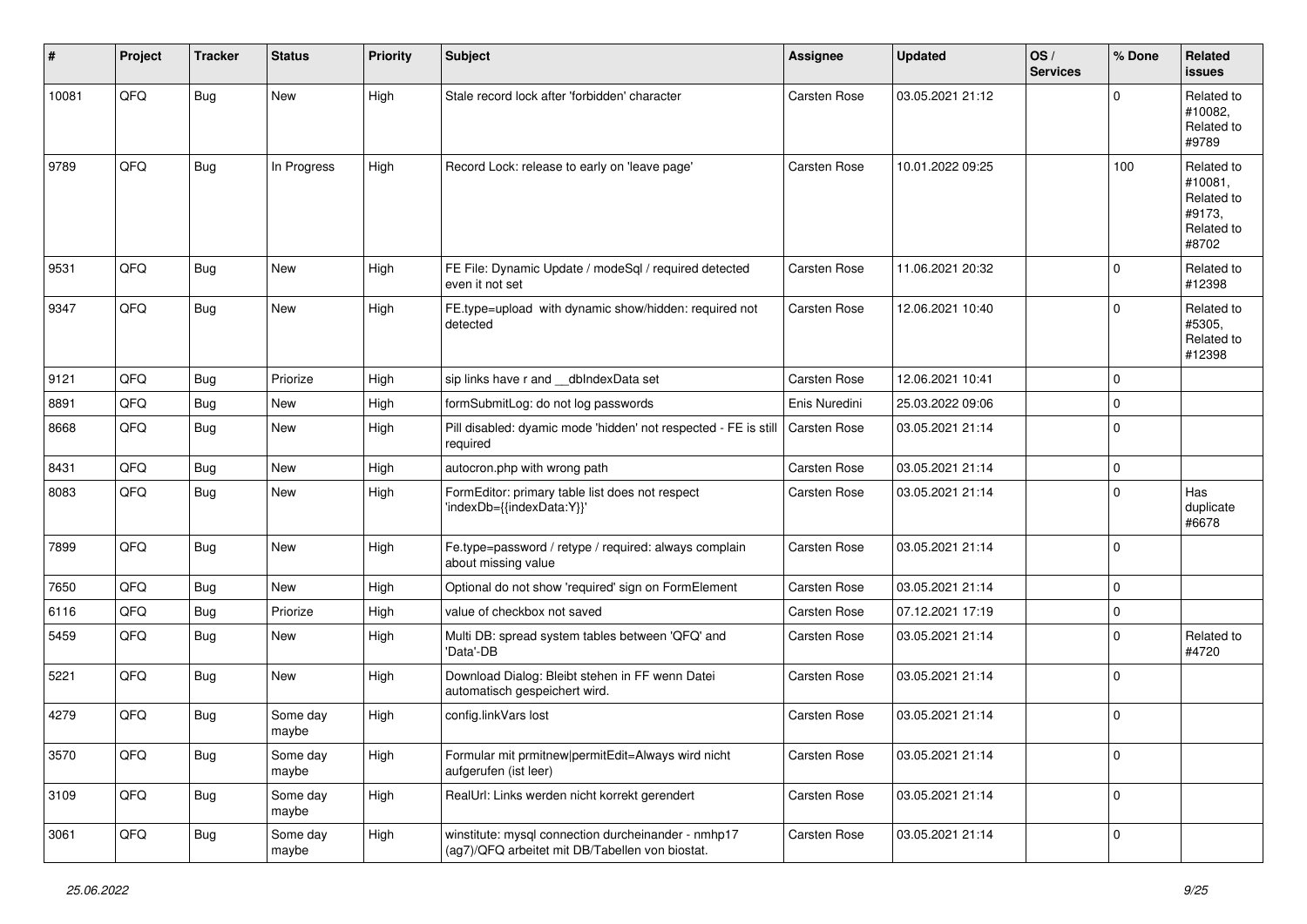| #     | Project | <b>Tracker</b> | <b>Status</b>     | <b>Priority</b> | Subject                                                   | Assignee            | <b>Updated</b>   | OS/<br><b>Services</b> | % Done      | Related<br>issues                                                                                                                                                     |
|-------|---------|----------------|-------------------|-----------------|-----------------------------------------------------------|---------------------|------------------|------------------------|-------------|-----------------------------------------------------------------------------------------------------------------------------------------------------------------------|
| 12545 | QFQ     | <b>Bug</b>     | <b>New</b>        | Urgent          | sql.log not created / updated                             | Carsten Rose        | 14.12.2021 16:02 |                        | $\Omega$    |                                                                                                                                                                       |
| 12468 | QFQ     | <b>Bug</b>     | New               | Urgent          | Form: update Form.title after save                        | <b>Carsten Rose</b> | 03.05.2021 21:12 |                        | $\mathbf 0$ |                                                                                                                                                                       |
| 9534  | QFQ     | Bug            | Priorize          | Urgent          | FE.type=upload: 'Unknown Mode: ID"                        | Carsten Rose        | 03.05.2021 21:14 |                        | $\mathbf 0$ | Related to<br>#9532                                                                                                                                                   |
| 9173  | QFQ     | <b>Bug</b>     | Priorize          | Urgent          | Stale Record Lock: Firefox                                | Carsten Rose        | 03.05.2021 21:14 |                        | $\Omega$    | Related to<br>#9789                                                                                                                                                   |
| 3567  | QFQ     | Feature        | Some day<br>maybe | Low             | 'Save', 'Close', 'New' als FormElement                    |                     | 11.12.2019 16:02 |                        | $\mathbf 0$ |                                                                                                                                                                       |
| 3537  | QFQ     | Feature        | Some day<br>maybe | Low             | SHOW COLUMNS FROM tableName - Extend '{{!'<br>definition  | <b>Carsten Rose</b> | 11.12.2019 16:02 |                        | $\mathbf 0$ |                                                                                                                                                                       |
| 3273  | QFQ     | Feature        | Some day<br>maybe | Low             | Dirty Flag in Form                                        | Carsten Rose        | 11.12.2019 16:02 |                        | $\mathbf 0$ |                                                                                                                                                                       |
| 14376 | QFQ     | Feature        | New               | Normal          | QFQ Bootstrap: if missing, create stored procedures       | Enis Nuredini       | 19.06.2022 16:37 |                        | $\mathbf 0$ |                                                                                                                                                                       |
| 14371 | QFQ     | Feature        | Priorize          | Normal          | LDAP via REPORT                                           | Carsten Rose        | 19.06.2022 16:37 |                        | $\mathbf 0$ |                                                                                                                                                                       |
| 14320 | QFQ     | Feature        | ToDo              | Normal          | Allow specific HTML Tags and Attributes: general, TinyMCE | Enis Nuredini       | 17.06.2022 10:44 |                        | $\mathbf 0$ | Related to<br>#12664.<br>Related to<br>#12039,<br>Related to<br>#11702,<br>Related to<br>#7239,<br>Related to<br>#3708,<br>Related to<br>#3646,<br>Related to<br>#880 |
| 14290 | QFQ     | Feature        | Priorize          | Normal          | FormEditor: Show Table Definition                         | Carsten Rose        | 19.06.2022 16:37 |                        | $\mathbf 0$ |                                                                                                                                                                       |
| 14227 | QFQ     | Feature        | New               | Normal          | Selenium Konkurrenz: cypress.io                           | Enis Nuredini       | 28.05.2022 11:02 |                        | $\mathbf 0$ |                                                                                                                                                                       |
| 14185 | QFQ     | Feature        | New               | Normal          | External/Autocron.php - better suitable directory         | Support: System     | 28.05.2022 11:03 |                        | $\mathbf 0$ |                                                                                                                                                                       |
| 14090 | QFQ     | Feature        | New               | Normal          | Nützliche _script funktionen                              | <b>Carsten Rose</b> | 28.05.2022 11:03 |                        | $\mathbf 0$ |                                                                                                                                                                       |
| 14028 | QFQ     | Feature        | New               | Normal          | Required notification: visual nicer                       | Enis Nuredini       | 28.05.2022 11:01 |                        | $\mathbf 0$ |                                                                                                                                                                       |
| 13945 | QFQ     | Feature        | New               | Normal          | As _link: content before/after link                       | Enis Nuredini       | 28.05.2022 11:01 |                        | 0           | Related to<br>#12262                                                                                                                                                  |
| 13900 | QFQ     | Feature        | Priorize          | Normal          | Selenium: Check das Cookie/PDF funktioniert               | Enis Nuredini       | 25.03.2022 12:45 |                        | $\Omega$    |                                                                                                                                                                       |
| 13843 | QFQ     | Feature        | New               | Normal          | Create JWT via QFQ                                        | Carsten Rose        | 19.03.2022 17:42 |                        | $\mathbf 0$ |                                                                                                                                                                       |
| 13841 | QFQ     | Feature        | New               | Normal          | Create PDF via iText - evaluate                           | Carsten Rose        | 19.03.2022 17:42 |                        | 0           |                                                                                                                                                                       |
| 13700 | QFQ     | Feature        | New               | Normal          | Redesign gfg.io Seite                                     | Carsten Rose        | 19.03.2022 17:43 |                        | $\mathbf 0$ |                                                                                                                                                                       |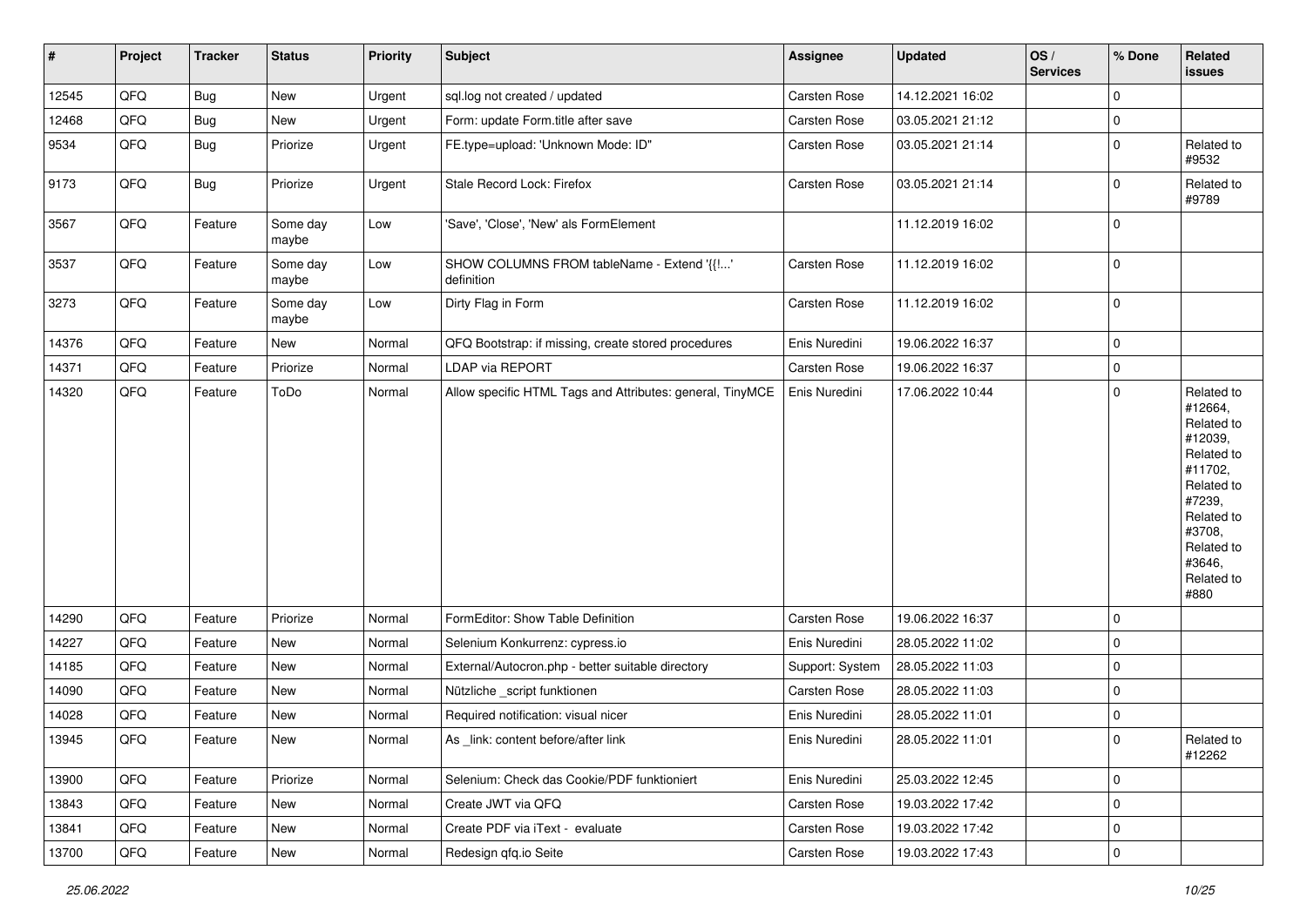| #     | Project | <b>Tracker</b> | <b>Status</b>              | <b>Priority</b> | <b>Subject</b>                                                                       | Assignee               | <b>Updated</b>   | OS/<br><b>Services</b> | % Done      | Related<br>issues                                                      |
|-------|---------|----------------|----------------------------|-----------------|--------------------------------------------------------------------------------------|------------------------|------------------|------------------------|-------------|------------------------------------------------------------------------|
| 13609 | QFQ     | Feature        | New                        | Normal          | QFQ Introduction: Seite aufloesen                                                    | Philipp<br>Gröbelbauer | 28.05.2022 11:02 |                        | $\Omega$    |                                                                        |
| 13608 | QFQ     | Feature        | Some day<br>maybe          | Normal          | Automatic Browser Language Redirect                                                  | Enis Nuredini          | 17.06.2022 08:35 |                        | $\Omega$    |                                                                        |
| 13572 | QFQ     | Feature        | Feedback                   | Normal          | Form Load: misleading error message on trying to load non<br>existent primary record | Enis Nuredini          | 16.05.2022 23:16 |                        | 100         |                                                                        |
| 13566 | QFQ     | Feature        | Ready to sync<br>(develop) | Normal          | Delete config-example.qfq.php file                                                   | Carsten Rose           | 23.12.2021 09:25 |                        | $\Omega$    |                                                                        |
| 13467 | QFQ     | Feature        | New                        | Normal          | ChangeLog Generator                                                                  | Carsten Rose           | 19.03.2022 17:46 |                        | $\Omega$    | Related to<br>#11460                                                   |
| 13354 | QFQ     | Feature        | New                        | Normal          | Using Websocket in QFQ                                                               | Carsten Rose           | 10.11.2021 15:47 |                        | $\mathbf 0$ |                                                                        |
| 13330 | QFQ     | Feature        | In Progress                | Normal          | Multi Form: Upload                                                                   | <b>Carsten Rose</b>    | 07.11.2021 12:40 |                        | 50          | Related to<br>#9706                                                    |
| 12679 | QFQ     | Feature        | <b>New</b>                 | Normal          | tablesorter: custom column width                                                     | <b>Carsten Rose</b>    | 16.06.2021 11:10 |                        | $\pmb{0}$   |                                                                        |
| 12664 | QFQ     | Feature        | New                        | Normal          | TinyMCE: report/remove malicous HTML/JS Code                                         | Carsten Rose           | 19.03.2022 17:47 |                        | $\Omega$    | Related to<br>#14320                                                   |
| 12632 | QFQ     | Feature        | New                        | Normal          | TinyMCE: Prepare CSS classes for images                                              | Carsten Rose           | 04.06.2021 14:35 |                        | 100         | Blocked by<br>#12186                                                   |
| 12630 | QFQ     | Feature        | In Progress                | Normal          | Input: date[time]: min / max values                                                  | Enis Nuredini          | 20.06.2022 18:31 |                        | $\Omega$    | Related to<br>#10096,<br>Related to<br>#14302,<br>Related to<br>#14303 |
| 12611 | QFQ     | Feature        | Some day<br>maybe          | Normal          | Refactoring: Bootstrap with Lazy Loading                                             | <b>Carsten Rose</b>    | 08.06.2022 10:37 |                        | $\Omega$    | Related to<br>#12490,<br>Related to<br>#10013,<br>Related to<br>#7732  |
| 12603 | QFQ     | Feature        | New                        | Normal          | Dropdown (Select), Radio, checkbox:<br>itemListAlways={{!SELECT key, value}}         | <b>Carsten Rose</b>    | 19.03.2022 17:47 |                        | 0           |                                                                        |
| 12584 | QFQ     | Feature        | Feedback                   | Normal          | T3 v10 migration script: replace alias-patterns (v11)                                | Carsten Rose           | 28.05.2022 11:12 |                        | 100         |                                                                        |
| 12556 | QFQ     | Feature        | New                        | Normal          | Pills Title: colored = static or dynamic on allrequiredgiven                         | Benjamin Baer          | 19.03.2022 17:49 |                        | $\Omega$    |                                                                        |
| 12504 | QFQ     | Feature        | Priorize                   | Normal          | sql.log: report fe.id                                                                | Carsten Rose           | 05.05.2021 22:09 |                        | $\Omega$    |                                                                        |
| 12503 | QFQ     | Feature        | Priorize                   | Normal          | Detect dangerous UPDATE statement with missing WHERE                                 | Carsten Rose           | 05.05.2021 22:09 |                        | $\mathbf 0$ |                                                                        |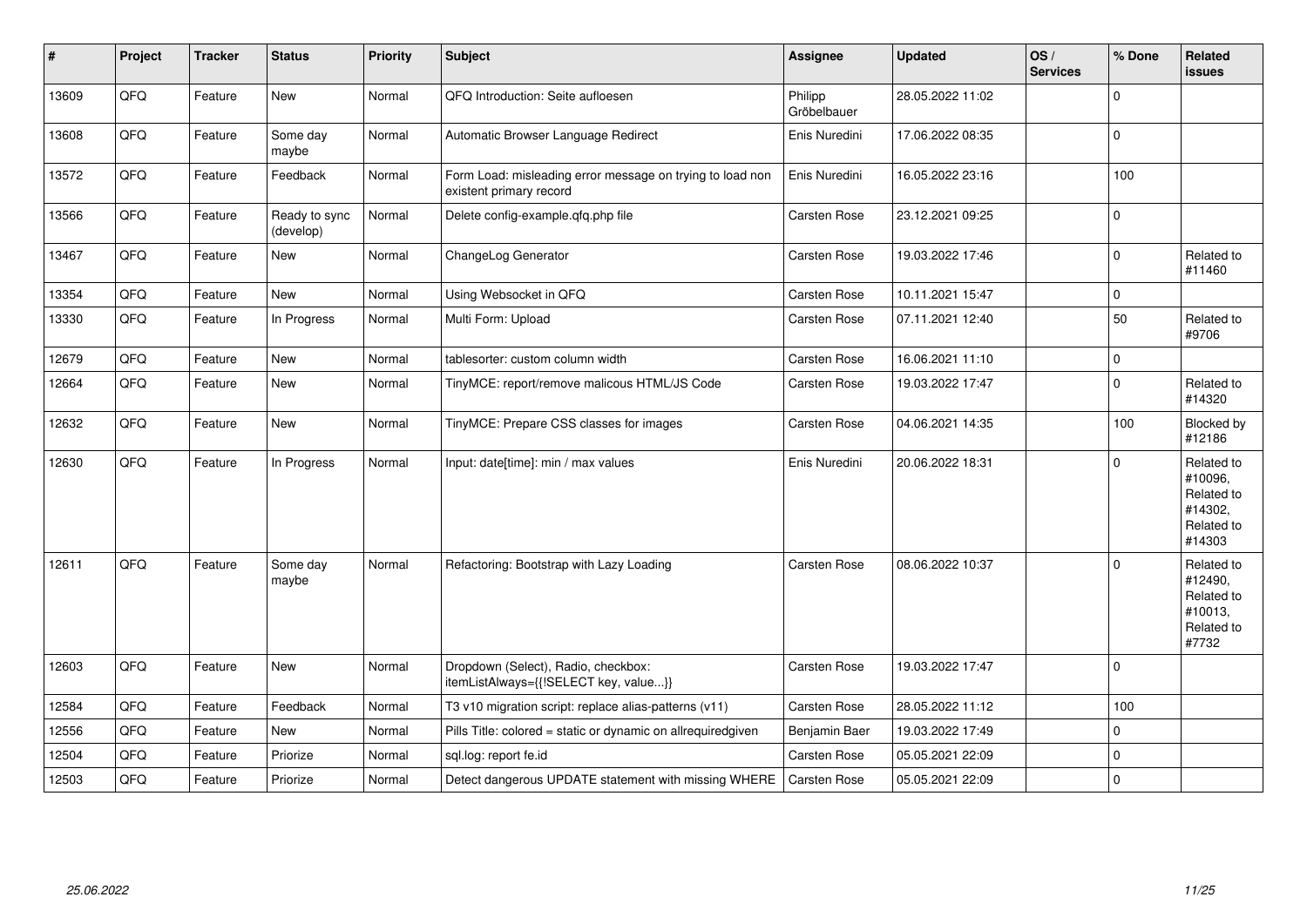| $\vert$ # | Project | <b>Tracker</b> | <b>Status</b>     | <b>Priority</b> | <b>Subject</b>                                                                                                 | <b>Assignee</b> | <b>Updated</b>   | OS/<br><b>Services</b> | % Done       | Related<br><b>issues</b>                                               |
|-----------|---------|----------------|-------------------|-----------------|----------------------------------------------------------------------------------------------------------------|-----------------|------------------|------------------------|--------------|------------------------------------------------------------------------|
| 12490     | QFQ     | Feature        | <b>New</b>        | Normal          | Loading Plugins in QFQ - see what tinymce does. (lazy<br>loading)                                              | Benjamin Baer   | 08.06.2022 10:37 |                        | $\mathbf{0}$ | Related to<br>#12611,<br>Related to<br>#10013,<br>Related to<br>#7732  |
| 12480     | QFQ     | Feature        | New               | Normal          | If QFQ upgrade is running, block further request                                                               | Carsten Rose    | 03.05.2021 20:45 |                        | $\Omega$     |                                                                        |
| 12477     | QFQ     | Feature        | New               | Normal          | Support for refactoring: Form, FormElement, diverse<br>Tabellen/Spalten, tt-content Records                    | Carsten Rose    | 03.05.2021 20:45 |                        | $\Omega$     |                                                                        |
| 12476     | QFQ     | Feature        | New               | Normal          | clearMe: a) should trigger 'dirty', b) sticky on textarea resize                                               | Benjamin Baer   | 04.01.2022 08:40 |                        | $\Omega$     | Related to<br>#9528                                                    |
| 12474     | QFQ     | Feature        | <b>New</b>        | Normal          | Check BaseConfigURL if it is given and the the last char is '/'                                                | Carsten Rose    | 03.05.2021 20:45 |                        | $\mathbf 0$  |                                                                        |
| 12465     | QFQ     | Feature        | <b>New</b>        | Normal          | QFQ Function: use in FE to fill StoreRecord                                                                    | Carsten Rose    | 05.05.2021 21:58 |                        | $\mathbf 0$  |                                                                        |
| 12452     | QFQ     | Feature        | Priorize          | Normal          | BaseURL: alsways with '/' at the end                                                                           | Carsten Rose    | 19.06.2022 13:45 |                        | $\mathbf 0$  | Related to<br>#10782                                                   |
| 12440     | QFQ     | Feature        | In Progress       | Normal          | Typo3 V10 upgrade (durchfuehren und testen)                                                                    | Carsten Rose    | 21.03.2022 09:53 |                        | 50           | Related to<br>#12357,<br>Related to<br>#12067,<br>Related to<br>#10661 |
| 12439     | QFQ     | Feature        | In Progress       | Normal          | TinyMCE Paste from Word & Character Count/Limit                                                                | Carsten Rose    | 05.05.2021 22:15 |                        | $\mathbf 0$  |                                                                        |
| 12413     | QFQ     | Feature        | <b>New</b>        | Normal          | STORE_TYPO3: enhance for {{be_users.email:T}},<br>{{fe_users.email:T}}                                         | Carsten Rose    | 03.05.2021 20:45 |                        | $\mathbf 0$  | Related to<br>#12412,<br>Related to<br>#10012                          |
| 12412     | QFQ     | Feature        | New               | Normal          | Action/Escape qualifier 'e' (empty), '0': if given, an empty<br>string (or '0') will be treated as 'not found' | Carsten Rose    | 08.05.2021 09:40 |                        | $\Omega$     | Related to<br>#12413,<br>Related to<br>#10012                          |
| 12400     | QFQ     | Feature        | <b>New</b>        | Normal          | Tutorial ist in QFQ Doku, Wird in der Suche gefunden, es<br>gibt aber kein Menupunkt - Inhalt ueberpruefen     | Carsten Rose    | 03.05.2021 20:45 |                        | $\mathbf 0$  |                                                                        |
| 12337     | QFQ     | Feature        | Some day<br>maybe | Normal          | Database.php: better caching                                                                                   | Carsten Rose    | 16.09.2021 15:10 |                        | $\mathbf 0$  |                                                                        |
| 12330     | QFQ     | Feature        | <b>New</b>        | Normal          | Copy to input field / text area / TinyMCE                                                                      | Carsten Rose    | 07.04.2021 09:01 |                        | $\mathbf 0$  |                                                                        |
| 12315     | QFQ     | Feature        | Some day<br>maybe | Normal          | Form History (Diffs) / Backups                                                                                 | Carsten Rose    | 16.09.2021 15:10 |                        | $\Omega$     |                                                                        |
| 12269     | QFQ     | Feature        | <b>New</b>        | Normal          | 2FA - Login                                                                                                    | Carsten Rose    | 03.05.2021 20:45 |                        | $\mathbf 0$  |                                                                        |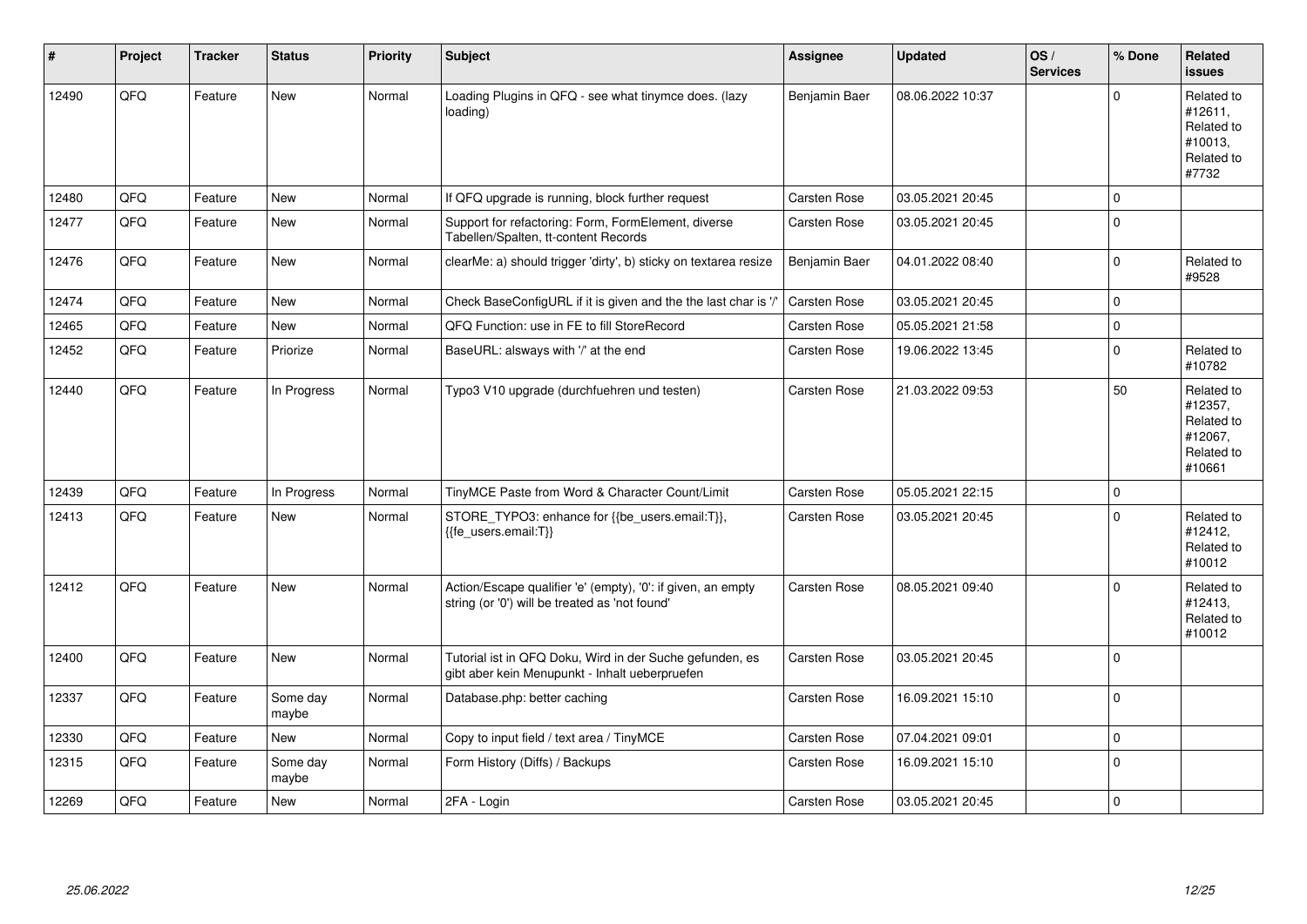| #     | Project | <b>Tracker</b> | <b>Status</b> | <b>Priority</b> | <b>Subject</b>                                                                                                      | <b>Assignee</b>                                        | <b>Updated</b>   | OS/<br><b>Services</b> | % Done      | <b>Related</b><br><b>issues</b>                                             |                      |
|-------|---------|----------------|---------------|-----------------|---------------------------------------------------------------------------------------------------------------------|--------------------------------------------------------|------------------|------------------------|-------------|-----------------------------------------------------------------------------|----------------------|
| 12262 | QFQ     | Feature        | ToDo          | Normal          | Form buttons on top: more customable                                                                                | Enis Nuredini                                          | 17.06.2022 10:44 |                        | $\Omega$    | Related to<br>#13945, Has<br>duplicate<br>#4046, Has<br>duplicate<br>#10080 |                      |
| 12163 | QFQ     | Feature        | New           | Normal          | Checkbox: table wrap                                                                                                | Carsten Rose                                           | 03.05.2021 20:51 |                        | $\mathbf 0$ |                                                                             |                      |
| 12162 | QFQ     | Feature        | <b>New</b>    | Normal          | FE.type=sendmail: personalized mailing (several mails) via<br>template                                              | Carsten Rose                                           | 03.05.2021 20:45 |                        | $\mathbf 0$ |                                                                             |                      |
| 12156 | QFQ     | Feature        | <b>New</b>    | Normal          | Form: Optional disable 'leave page'                                                                                 |                                                        | 03.05.2021 20:45 |                        | $\mathbf 0$ |                                                                             |                      |
| 12146 | QFQ     | Feature        | New           | Normal          | Autocron Job: Anzeigen wann der naechste Job ausgefuehrt   Carsten Rose<br>wird, resp das er nicht ausgefuehrt wird |                                                        | 15.03.2021 15:23 |                        | $\mathbf 0$ |                                                                             |                      |
| 12135 | QFQ     | Feature        | <b>New</b>    | Normal          | Subrecord: Notiz                                                                                                    |                                                        | 24.04.2021 16:58 |                        | $\mathbf 0$ |                                                                             |                      |
| 12119 | QFQ     | Feature        | New           | Normal          | AS paged: error message missing if there ist no 'r' argument.                                                       | Carsten Rose                                           | 03.05.2021 20:51 |                        | $\mathbf 0$ |                                                                             |                      |
| 12109 | QFQ     | Feature        | <b>New</b>    | Normal          | Donwload Link: Plain, SIP, Persistent Link, Peristent SIP -<br>new notation                                         | Carsten Rose                                           | 03.05.2021 20:45 |                        | $\mathbf 0$ | Related to<br>#12085                                                        |                      |
| 12039 | QFQ     | Feature        | New           | Normal          | Missing htmlSpecialChar() in pre processing on form submit                                                          |                                                        | 18.02.2021 00:09 |                        | $\mathbf 0$ | Related to<br>#14320                                                        |                      |
| 12038 | QFQ     | Feature        | <b>New</b>    | Normal          | a) STORE_VAR: filenameOnlyStripUniq, b) SP:<br>QSTRIPUNIQ()                                                         |                                                        | 17.02.2021 23:55 |                        | $\Omega$    |                                                                             |                      |
| 12024 | QFQ     | Feature        | <b>New</b>    | Normal          | Excel Export: text columns by default decode<br>htmlspeciachar()                                                    | Carsten Rose                                           | 17.02.2021 23:55 |                        | $\mathbf 0$ | Related to<br>#12022                                                        |                      |
| 12023 | QFQ     | Feature        | <b>New</b>    | Normal          | MySQL Stored Precdure: QDECODESPECIALCHAR()                                                                         | Carsten Rose                                           | 16.02.2021 11:16 |                        | $\mathbf 0$ | Related to<br>#12022                                                        |                      |
| 11980 | QFQ     | Feature        | In Progress   | Normal          | protected verzeichnis MUSS geschützt werden                                                                         | Carsten Rose                                           | 07.09.2021 13:30 |                        | $\mathbf 0$ |                                                                             |                      |
| 11955 | QFQ     | Feature        | <b>New</b>    | Normal          | subrecord: new title option to set <th> attributes - e.g. to<br/>customize tablesorter options.</th>                | attributes - e.g. to<br>customize tablesorter options. | Carsten Rose     | 03.05.2021 20:47       |             | $\Omega$                                                                    | Related to<br>#11775 |
| 11892 | QFQ     | Feature        | New           | Normal          | tablesorter: columns with links are hard to order - new<br>qualifier 'Y: <ord>'</ord>                               | Enis Nuredini                                          | 23.03.2022 09:22 |                        | $\mathbf 0$ |                                                                             |                      |
| 11775 | QFQ     | Feature        | <b>New</b>    | Normal          | Subrecord Tooltip pro Feld                                                                                          | Carsten Rose                                           | 18.12.2020 15:22 |                        | $\Omega$    | Related to<br>#11955                                                        |                      |
| 11747 | QFQ     | Feature        | <b>New</b>    | Normal          | Maintenance Page with Redirect                                                                                      | Carsten Rose                                           | 03.05.2021 20:47 |                        | $\mathbf 0$ | Related to<br>#11741                                                        |                      |
| 11716 | QFQ     | Feature        | New           | Normal          | Form an beliebiger Stelle im Report anzeigen                                                                        |                                                        | 09.12.2020 09:47 |                        | $\mathbf 0$ |                                                                             |                      |
| 11702 | QFQ     | Feature        | New           | Normal          | HTML Special Char makes no sense for 'allbut' if '&' is<br>forbidden                                                | Carsten Rose                                           | 07.12.2021 16:35 |                        | $\mathbf 0$ | Related to<br>#5112,<br>Related to<br>#14320                                |                      |
| 11535 | QFQ     | Feature        | New           | Normal          | Ability to create SQL columns in frontend QFQ forms                                                                 |                                                        | 17.11.2020 12:11 |                        | $\mathbf 0$ |                                                                             |                      |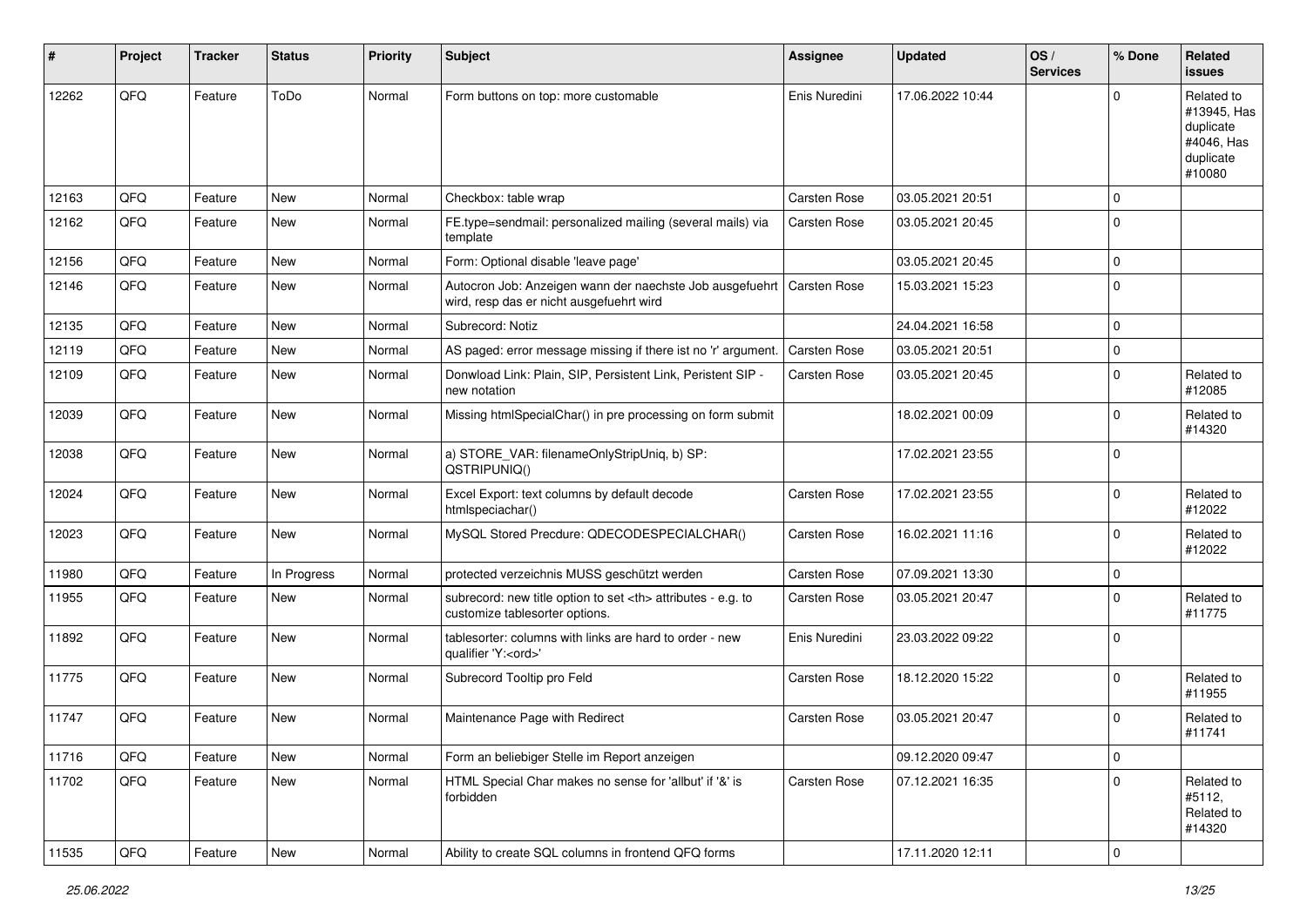| ∦     | Project | <b>Tracker</b> | <b>Status</b>     | <b>Priority</b> | <b>Subject</b>                                                       | <b>Assignee</b>     | <b>Updated</b>   | OS/<br><b>Services</b> | % Done              | Related<br><b>issues</b>                     |
|-------|---------|----------------|-------------------|-----------------|----------------------------------------------------------------------|---------------------|------------------|------------------------|---------------------|----------------------------------------------|
| 11534 | QFQ     | Feature        | New               | Normal          | Report: Action on selected rows - Table batchprocessing<br>feature   |                     | 18.11.2020 08:15 |                        | $\mathbf 0$         |                                              |
| 11523 | QFQ     | Feature        | New               | Normal          | Mit dynamic Update erkennen, ob Upload gemacht wurde                 | Carsten Rose        | 13.11.2020 15:07 |                        | $\mathbf 0$         | Related to<br>#9533                          |
| 11516 | QFQ     | Feature        | New               | Normal          | Multi Page Form (Previous/Next Buttons)                              | Carsten Rose        | 16.03.2021 17:52 |                        | $\mathbf 0$         |                                              |
| 11504 | QFQ     | Feature        | New               | Normal          | Dynamic Update: Button text update for 'Save',' Close' &<br>'Delete' | <b>Carsten Rose</b> | 12.11.2020 23:44 |                        | $\mathbf 0$         |                                              |
| 11460 | QFQ     | Feature        | New               | Normal          | Easier creation of changelog: gitchangelog                           | Carsten Rose        | 12.06.2021 10:20 |                        | $\mathbf 0$         | Related to<br>#13467                         |
| 11323 | QFQ     | Feature        | Some day<br>maybe | Normal          | Report Frontend Editor Modal + Codemirror                            | Carsten Rose        | 16.09.2021 15:10 |                        | $\mathbf 0$         | Related to<br>#11036                         |
| 11322 | QFQ     | Feature        | Some day<br>maybe | Normal          | Form Element JSON - (multiline parameter field)                      | <b>Carsten Rose</b> | 16.09.2021 15:10 |                        | $\mathbf 0$         |                                              |
| 11320 | QFQ     | Feature        | Priorize          | Normal          | Typo3 Version 10 support                                             | <b>Carsten Rose</b> | 05.05.2021 22:09 |                        | $\mathbf 0$         |                                              |
| 11217 | QFQ     | Feature        | Some day<br>maybe | Normal          | <b>Extend Script Functionality</b>                                   | Carsten Rose        | 16.09.2021 15:10 |                        | $\mathbf 0$         |                                              |
| 11080 | QFQ     | Feature        | New               | Normal          | Send MQTT messages                                                   | <b>Carsten Rose</b> | 29.08.2020 19:49 |                        | $\mathbf 0$         |                                              |
| 11076 | QFQ     | Feature        | In Progress       | Normal          | SELECT  AS _websocket                                                | <b>Carsten Rose</b> | 30.08.2020 17:49 |                        | $\mathbf 0$         |                                              |
| 11036 | QFQ     | Feature        | Some day<br>maybe | Normal          | inline report editor permissions                                     | Carsten Rose        | 16.09.2021 15:09 |                        | $\mathbf 0$         | Related to<br>#11323                         |
| 10996 | QFQ     | Feature        | New               | Normal          | Download video via sip: no seek                                      | <b>Carsten Rose</b> | 12.08.2020 14:18 |                        | $\mathbf 0$         |                                              |
| 10979 | QFQ     | Feature        | New               | Normal          | Ajax Calls an API - dataReport                                       | <b>Carsten Rose</b> | 11.05.2022 12:15 |                        | $\mathbf 0$         |                                              |
| 10976 | QFQ     | Feature        | New               | Normal          | Excel Export Verbesserungen                                          | <b>Carsten Rose</b> | 06.08.2020 10:56 |                        | $\mathbf 0$         |                                              |
| 10874 | QFQ     | Feature        | New               | Normal          | Erstellen eines Foreign Keys in der Tabelle "FormElement"            |                     | 13.07.2020 10:11 |                        | $\mathbf 0$         |                                              |
| 10819 | QFQ     | Feature        | New               | Normal          | Persistent SIP - second try                                          | Carsten Rose        | 29.06.2020 23:02 |                        | $\mathbf 0$         | Related to<br>#6261                          |
| 10793 | QFQ     | Feature        | In Progress       | Normal          | <b>Update NPM Packages</b>                                           | Carsten Rose        | 07.09.2021 13:25 |                        | $30\,$              |                                              |
| 10782 | QFQ     | Feature        | Feedback          | Normal          | Tiny MCE: Image Upload                                               | Enis Nuredini       | 16.05.2022 23:16 |                        | $\mathbf 0$         | Related to<br>#12452                         |
| 10763 | QFQ     | Feature        | New               | Normal          | form accessed and submitted despite logout?                          |                     | 16.06.2020 11:43 |                        | $\mathbf 0$         |                                              |
| 10745 | QFQ     | Feature        | Some day<br>maybe | Normal          | Tablesorter Excel Export                                             | Carsten Rose        | 16.09.2021 15:09 |                        | $\mathbf 0$         |                                              |
| 10738 | QFQ     | Feature        | Some day<br>maybe | Normal          | CORS headers for external API requests                               |                     | 10.06.2020 14:00 |                        | $\mathsf{O}\xspace$ |                                              |
| 10716 | QFQ     | Feature        | Some day<br>maybe | Normal          | Business Logic mit Externen Skripten                                 | Carsten Rose        | 16.09.2021 15:10 |                        | $\mathbf 0$         | Related to<br>#10713,<br>Related to<br>#8217 |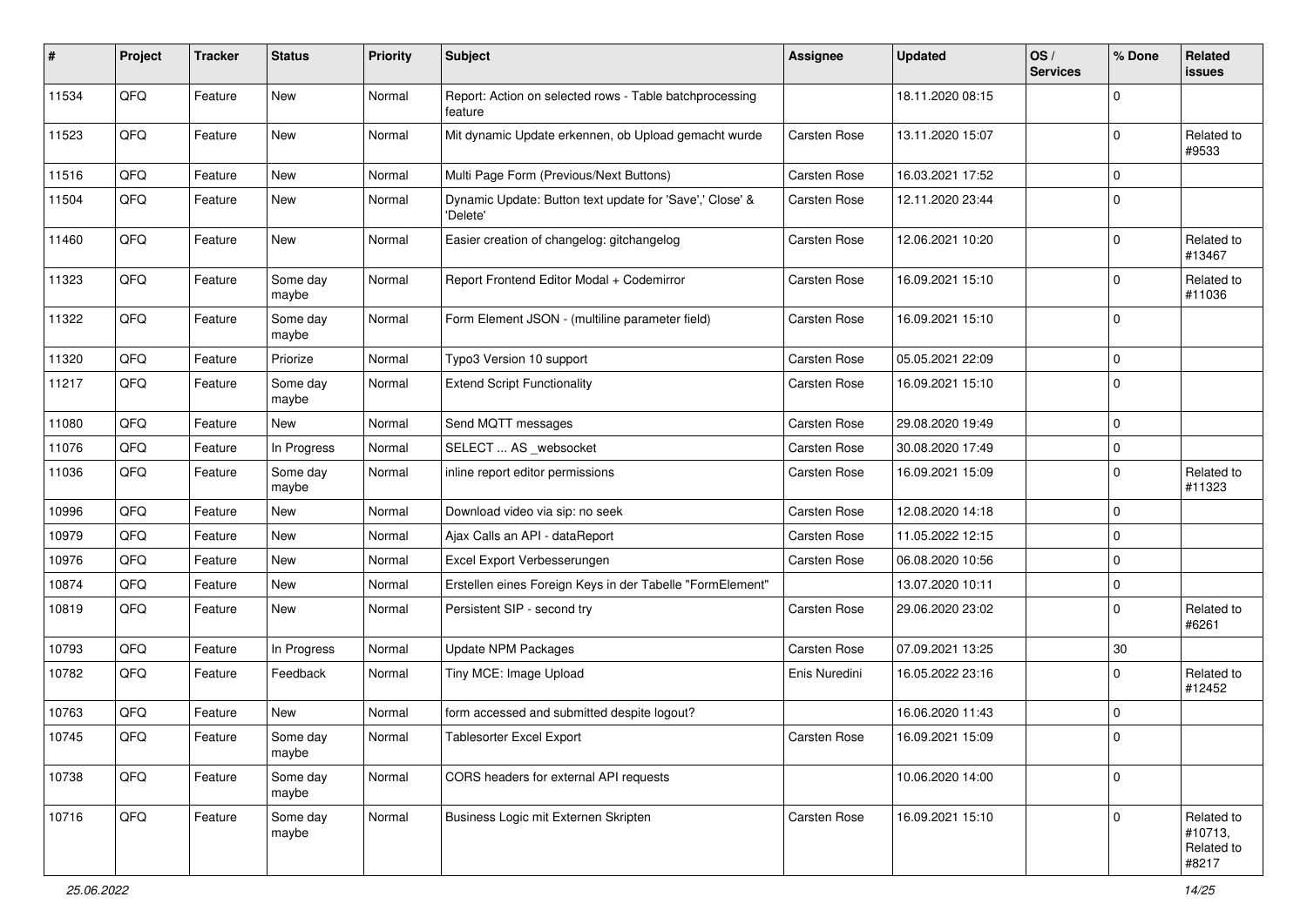| $\vert$ # | Project | <b>Tracker</b> | <b>Status</b>     | <b>Priority</b> | <b>Subject</b>                                                                           | Assignee       | <b>Updated</b>   | OS/<br><b>Services</b> | % Done      | Related<br><b>issues</b>                                               |
|-----------|---------|----------------|-------------------|-----------------|------------------------------------------------------------------------------------------|----------------|------------------|------------------------|-------------|------------------------------------------------------------------------|
| 10714     | QFQ     | Feature        | New               | Normal          | multi Table Form                                                                         | Carsten Rose   | 16.03.2021 18:44 |                        | $\mathbf 0$ |                                                                        |
| 10593     | QFQ     | Feature        | New               | Normal          | label2: text behind input element                                                        | Carsten Rose   | 16.05.2020 10:57 |                        | $\Omega$    |                                                                        |
| 10569     | QFQ     | Feature        | Priorize          | Normal          | link blank more safe                                                                     | Enis Nuredini  | 25.03.2022 12:44 |                        | $\pmb{0}$   |                                                                        |
| 10463     | QFQ     | Feature        | New               | Normal          | Report _link: expliztes setzen von HTML Tags (Bedarf fuer<br>'data-selenium' & 'id')     | Enis Nuredini  | 23.03.2022 09:23 |                        | $\Omega$    | Related to<br>#7648                                                    |
| 10443     | QFQ     | Feature        | In Progress       | Normal          | Konzept api / live                                                                       | Carsten Rose   | 07.05.2020 09:39 |                        | $\mathbf 0$ |                                                                        |
| 10384     | QFQ     | Feature        | <b>New</b>        | Normal          | Parameter Exchange QFQ Instances                                                         |                | 07.05.2020 09:38 |                        | $\mathbf 0$ |                                                                        |
| 10345     | QFQ     | Feature        | New               | Normal          | Templates - Patterns QFQ Style                                                           |                | 03.05.2021 21:01 |                        | $\mathbf 0$ | Related to<br>#10713                                                   |
| 10124     | QFQ     | Feature        | Feedback          | Normal          | qfq AAI-Login                                                                            | Karin Niffeler | 07.05.2020 09:36 |                        | $\mathbf 0$ |                                                                        |
| 10119     | QFQ     | Feature        | New               | Normal          | Dropdown (selectlist) & Type Ahead: format and catagorize<br>list                        | Carsten Rose   | 07.05.2020 09:36 |                        | $\mathbf 0$ |                                                                        |
| 10116     | QFQ     | Feature        | Some day<br>maybe | Normal          | TypeAhead: Tag - show inside 'input' element                                             | Carsten Rose   | 16.09.2021 15:09 |                        | $\mathbf 0$ |                                                                        |
| 10115     | QFQ     | Feature        | New               | Normal          | TypeAhead: static list                                                                   | Carsten Rose   | 26.02.2020 16:42 |                        | 100         |                                                                        |
| 10095     | QFQ     | Feature        | Some day<br>maybe | Normal          | Generic Gitlab Integration into QFQ                                                      | Carsten Rose   | 16.09.2021 15:10 |                        | $\mathbf 0$ |                                                                        |
| 10080     | QFQ     | Feature        | New               | Normal          | Popup on 'save' / 'close': configure dialog (answer<br>yes/no/cancle/)                   | Carsten Rose   | 28.03.2021 20:52 |                        | $\mathbf 0$ | Is duplicate<br>of #12262                                              |
| 10015     | QFQ     | Feature        | Priorize          | Normal          | Monospace in Textarea                                                                    | Carsten Rose   | 03.02.2020 13:40 |                        | $\pmb{0}$   |                                                                        |
| 10014     | QFQ     | Feature        | New               | Normal          | Manual.rst: describe behaviour and process order of<br>fillStoreVar, slaveId, sqlBefore, | Carsten Rose   | 01.02.2020 22:31 |                        | $\pmb{0}$   |                                                                        |
| 10013     | QFQ     | Feature        | Some day<br>maybe | Normal          | FE.typ=editor: CodeMirror                                                                | Carsten Rose   | 08.06.2022 10:37 |                        | $\Omega$    | Related to<br>#12611,<br>Related to<br>#12490,<br>Related to<br>#7732  |
| 10012     | QFQ     | Feature        | Priorize          | Normal          | redirectAllMailTo: {{beEmail:T}}                                                         | Carsten Rose   | 08.05.2021 09:54 |                        | $\mathbf 0$ | Related to<br>#12412,<br>Related to<br>#12413,<br>Related to<br>#10011 |
| 10011     | QFQ     | Feature        | Priorize          | Normal          | Offer new STORE_TYPO3 Variable 'beUser', 'beEmail'                                       | Carsten Rose   | 08.05.2021 09:51 |                        | $\mathbf 0$ | Related to<br>#10012,<br>Related to<br>#12511                          |
| 10005     | QFQ     | Feature        | Priorize          | Normal          | Report / special column name:  AS calendar                                               | Carsten Rose   | 03.06.2020 17:28 |                        | $\mathbf 0$ |                                                                        |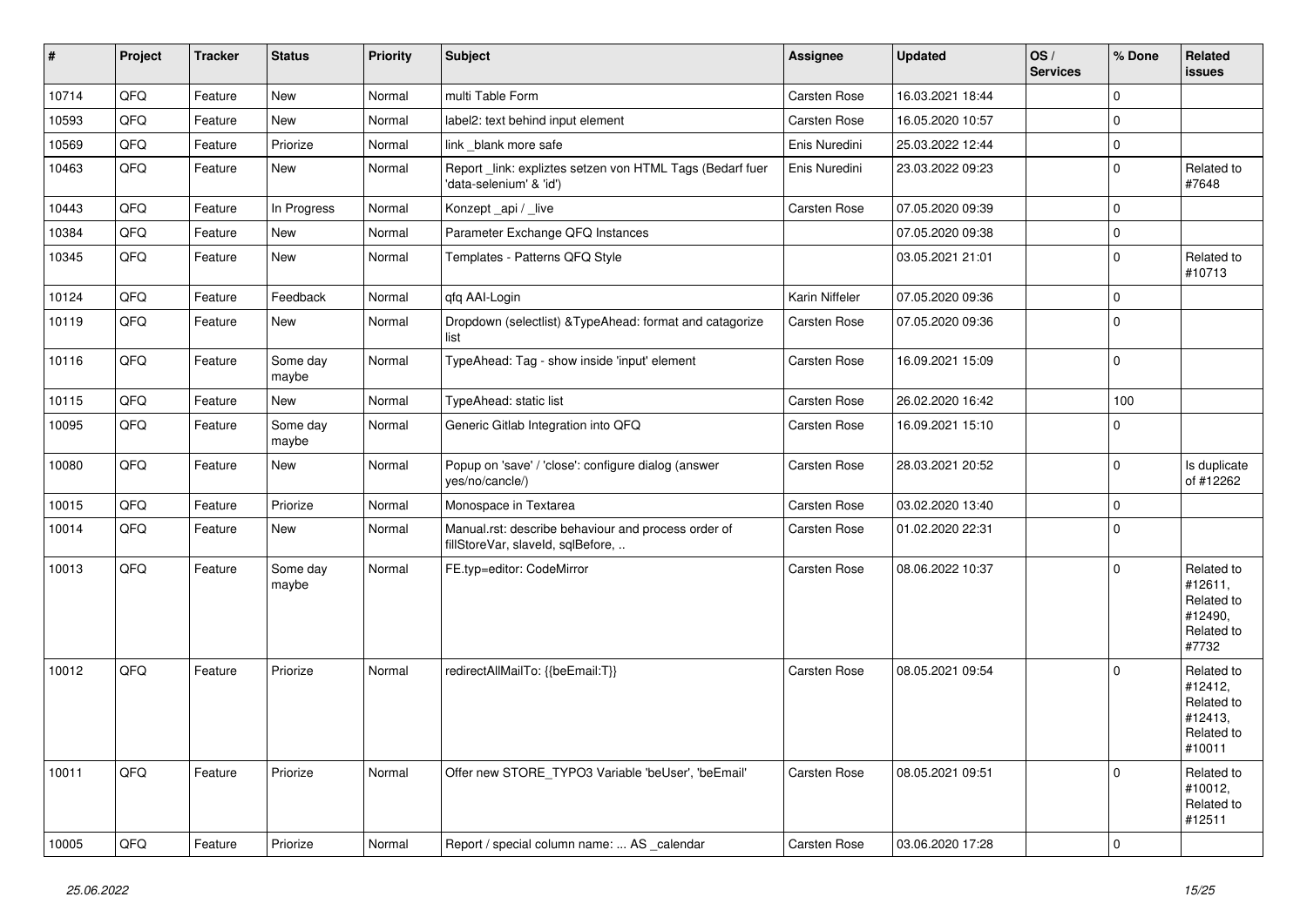| $\vert$ # | Project | <b>Tracker</b> | <b>Status</b>     | <b>Priority</b> | <b>Subject</b>                                                                                                                        | <b>Assignee</b>     | <b>Updated</b>   | OS/<br><b>Services</b> | % Done      | Related<br><b>issues</b>                                             |
|-----------|---------|----------------|-------------------|-----------------|---------------------------------------------------------------------------------------------------------------------------------------|---------------------|------------------|------------------------|-------------|----------------------------------------------------------------------|
| 10003     | QFQ     | Feature        | Priorize          | Normal          | fieldset: stronger visualize group                                                                                                    | Benjamin Baer       | 12.02.2020 08:13 |                        | $\Omega$    |                                                                      |
| 9983      | QFQ     | Feature        | <b>New</b>        | Normal          | Report Notation: new keyword 'range'                                                                                                  | Carsten Rose        | 01.02.2020 15:55 |                        | $\Omega$    |                                                                      |
| 9968      | QFQ     | Feature        | Priorize          | Normal          | Tooltip in Links for Developer                                                                                                        | <b>Carsten Rose</b> | 01.02.2020 23:17 |                        | $\mathbf 0$ |                                                                      |
| 9928      | QFQ     | Feature        | Priorize          | Normal          | SpecialColumnName: a) Deprecated: ' AS "_+tag "', b)<br>New: ' AS "_ <tag1><tag2>"'</tag2></tag1>                                     | Carsten Rose        | 01.02.2020 23:17 |                        | $\mathbf 0$ | Related to<br>#9929                                                  |
| 9927      | QFQ     | Feature        | <b>New</b>        | Normal          | QFQ Update: a) Update nur machen wenn BE User<br>eingeloggt ist., b) Bei Fehler genaue Meldung welcher<br>Updateschritt Probleme hat. | Carsten Rose        | 22.01.2020 12:59 |                        | $\mathbf 0$ |                                                                      |
| 9900      | QFQ     | Feature        | Priorize          | Normal          | Generic API Call: tt-content record >> JSON                                                                                           | <b>Carsten Rose</b> | 01.02.2020 10:13 |                        | $\mathbf 0$ |                                                                      |
| 9853      | QFQ     | Feature        | <b>New</b>        | Normal          | Check das SQL / QFQ / Mail Logfile geschrieben wird                                                                                   |                     | 09.01.2020 11:15 |                        | $\mathbf 0$ |                                                                      |
| 9811      | QFQ     | Feature        | <b>New</b>        | Normal          | Report: tag every n'th row                                                                                                            | Carsten Rose        | 01.02.2020 23:22 |                        | $\pmb{0}$   |                                                                      |
| 9781      | QFQ     | Feature        | New               | Normal          | Button: CSS class to make buttons smaller                                                                                             | Carsten Rose        | 01.02.2020 23:22 |                        | $\Omega$    |                                                                      |
| 9777      | QFQ     | Feature        | New               | Normal          | Logging QFQ Variables                                                                                                                 | Carsten Rose        | 16.12.2019 17:17 |                        | $\mathbf 0$ |                                                                      |
| 9707      | QFQ     | Feature        | <b>New</b>        | Normal          | SIP security: encode pageld and check pageld on decode                                                                                | Carsten Rose        | 01.02.2020 23:22 |                        | $\mathbf 0$ |                                                                      |
| 9706      | QFQ     | Feature        | New               | Normal          | Multi File Upload (hidden template group)                                                                                             | <b>Carsten Rose</b> | 01.02.2020 23:22 |                        | $\mathbf 0$ | Related to<br>#7521,<br>Related to<br>#5562,<br>Related to<br>#13330 |
| 9704      | QFQ     | Feature        | Some day<br>maybe | Normal          | Thumbnails Generieren beim Splitten von PDF Files                                                                                     | Carsten Rose        | 11.12.2019 16:01 |                        | $\mathbf 0$ |                                                                      |
| 9668      | QFQ     | Feature        | Priorize          | Normal          | Form.mode: rename 'hidden' to 'hide'                                                                                                  | <b>Carsten Rose</b> | 05.05.2021 22:14 |                        | $\mathbf 0$ | Related to<br>#6437                                                  |
| 9602      | QFQ     | Feature        | New               | Normal          | Form definition as JSON                                                                                                               | <b>Carsten Rose</b> | 01.02.2020 23:21 |                        | $\mathbf 0$ | Related to<br>#9600                                                  |
| 9579      | QFQ     | Feature        | Some day<br>maybe | Normal          | Multiform with Process Row                                                                                                            | Carsten Rose        | 11.12.2019 16:01 |                        | $\mathbf 0$ |                                                                      |
| 9537      | QFQ     | Feature        | New               | Normal          | FormEditor: Edit fieldset in FrontEnd                                                                                                 | Carsten Rose        | 01.02.2020 23:22 |                        | $\mathbf 0$ |                                                                      |
| 9394      | QFQ     | Feature        | Priorize          | Normal          | REST: allow for non numerical ids in get requests                                                                                     | Carsten Rose        | 05.05.2021 22:10 |                        | $\mathbf 0$ |                                                                      |
| 9352      | QFQ     | Feature        | New               | Normal          | FE 'Native' fire slaveld, sqlAfter, sqllns                                                                                            | Carsten Rose        | 01.02.2020 23:22 |                        | $\Omega$    |                                                                      |
| 9348      | QFQ     | Feature        | <b>New</b>        | Normal          | defaultThumbnailSize: pre render thumbnails                                                                                           | Carsten Rose        | 12.06.2021 09:05 |                        | $\mathbf 0$ |                                                                      |
| 9346      | QFQ     | Feature        | Priorize          | Normal          | beforeSave: check if an upload is given                                                                                               | <b>Carsten Rose</b> | 11.06.2021 21:18 |                        | $\mathbf 0$ |                                                                      |
| 9221      | QFQ     | Feature        | New               | Normal          | typeAhead: Zeichenlimite ausschalten                                                                                                  | <b>Carsten Rose</b> | 08.05.2021 17:06 |                        | $\mathbf 0$ |                                                                      |
| 9208      | QFQ     | Feature        | New               | Normal          | Manage 'recent' records                                                                                                               | Carsten Rose        | 01.02.2020 23:22 |                        | $\mathbf 0$ |                                                                      |
| 9136      | QFQ     | Feature        | New               | Normal          | Create ZIP files with dynamic PDFs                                                                                                    | <b>Carsten Rose</b> | 01.02.2020 23:22 |                        | $\mathbf 0$ |                                                                      |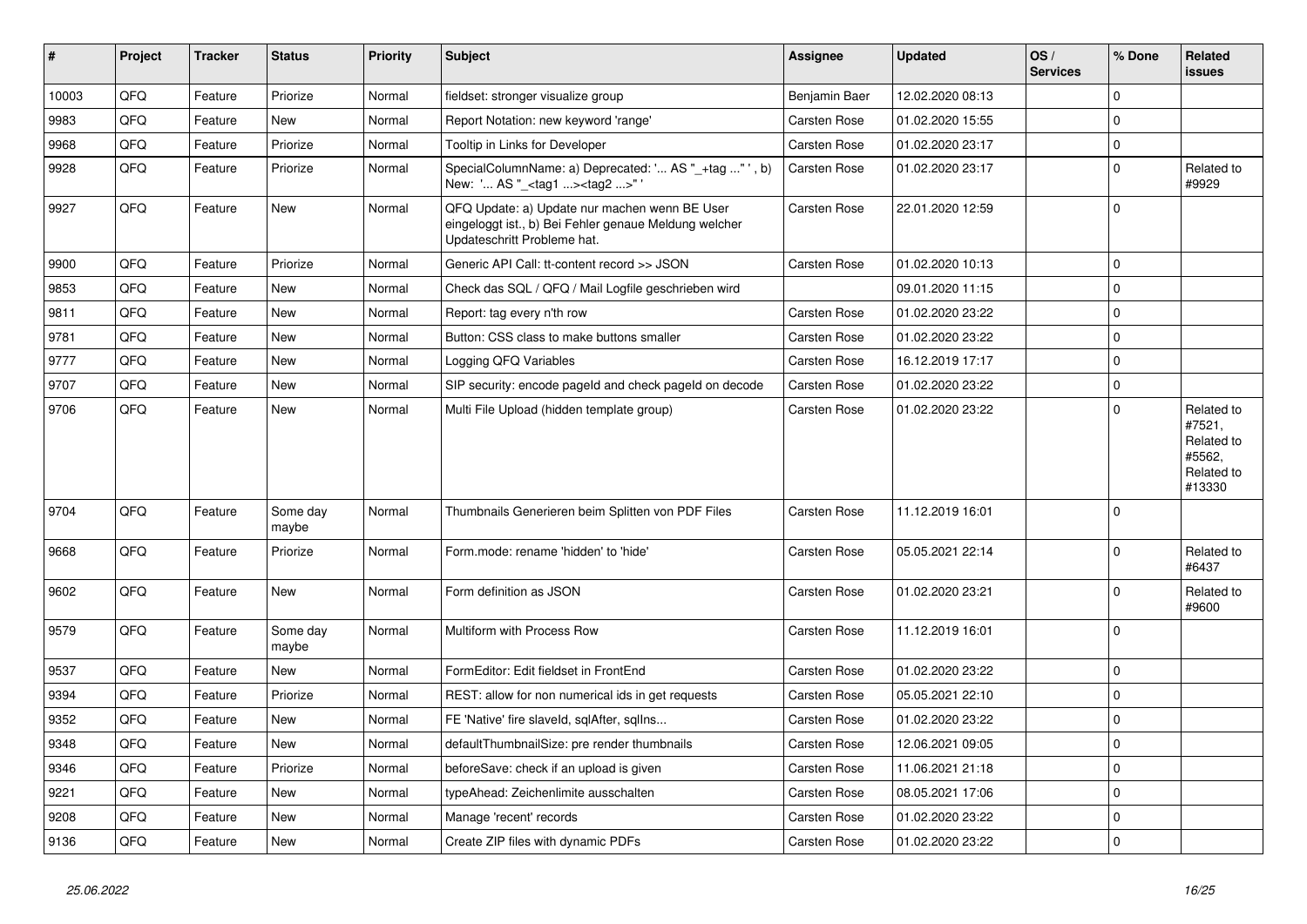| #    | Project | <b>Tracker</b> | <b>Status</b>     | <b>Priority</b> | <b>Subject</b>                                                                                         | <b>Assignee</b>     | <b>Updated</b>   | OS/<br><b>Services</b> | % Done      | Related<br><b>issues</b> |
|------|---------|----------------|-------------------|-----------------|--------------------------------------------------------------------------------------------------------|---------------------|------------------|------------------------|-------------|--------------------------|
| 9135 | QFQ     | Feature        | Priorize          | Normal          | Progress Bar generic / replace old hourglass download<br>popup                                         | Benjamin Baer       | 03.01.2022 07:43 |                        | $\mathbf 0$ |                          |
| 9130 | QFQ     | Feature        | Some day<br>maybe | Normal          | tablesorter: Automatic Row numbering / Zeilenummer                                                     | Benjamin Baer       | 01.02.2020 23:22 |                        | $\mathbf 0$ |                          |
| 9129 | QFQ     | Feature        | New               | Normal          | sqlValidate: Message as notification, not as error                                                     | Carsten Rose        | 01.02.2020 23:22 |                        | $\mathbf 0$ | Related to<br>#9128      |
| 9128 | QFQ     | Feature        | <b>New</b>        | Normal          | Error Message: not replaced variables- a) replace back to<br>'{{', b) underline                        | Carsten Rose        | 01.02.2020 23:22 |                        | $\mathbf 0$ | Related to<br>#9129      |
| 8975 | QFQ     | Feature        | New               | Normal          | Report Notation: 2.0                                                                                   | Carsten Rose        | 01.02.2020 23:22 |                        | $\mathbf 0$ | Related to<br>#8963      |
| 8963 | QFQ     | Feature        | Priorize          | Normal          | Setting values in a store: flexible way                                                                | Carsten Rose        | 05.05.2021 22:10 |                        | $\mathbf 0$ | Related to<br>#8975      |
| 8894 | QFQ     | Feature        | Some day<br>maybe | Normal          | Documentation Tags Usable in QFQ Application                                                           | Carsten Rose        | 11.12.2019 16:01 |                        | $\mathbf 0$ |                          |
| 8892 | QFQ     | Feature        | Some day<br>maybe | Normal          | Display and Edit SQL Comments in Form Editor                                                           | <b>Carsten Rose</b> | 11.12.2019 16:01 |                        | $\mathbf 0$ |                          |
| 8806 | QFQ     | Feature        | New               | Normal          | SQL Function nl2br                                                                                     | Carsten Rose        | 01.02.2020 23:22 |                        | $\mathbf 0$ |                          |
| 8719 | QFQ     | Feature        | <b>New</b>        | Normal          | extraButtonLock: add support for 0/1                                                                   | Carsten Rose        | 01.02.2020 23:22 |                        | $\mathbf 0$ |                          |
| 8702 | QFQ     | Feature        | New               | Normal          | Load Record which is locked: missing user info                                                         | Carsten Rose        | 11.12.2019 16:16 |                        | $\mathbf 0$ | Related to<br>#9789      |
| 8586 | QFQ     | Feature        | Some day<br>maybe | Normal          | QFQ: Enhance Error message for 'record not found'                                                      | Carsten Rose        | 16.09.2021 15:10 |                        | $\mathbf 0$ |                          |
| 8585 | QFQ     | Feature        | Priorize          | Normal          | Enhance Error message for 'unknown form'                                                               | Carsten Rose        | 01.02.2020 10:13 |                        | $\mathbf 0$ |                          |
| 8584 | QFQ     | Feature        | Priorize          | Normal          | FE 'Action' - never assign to Container (except Template<br>Group)                                     | <b>Carsten Rose</b> | 01.02.2020 10:13 |                        | $\mathbf 0$ |                          |
| 8522 | QFQ     | Feature        | Some day<br>maybe | Normal          | build QFQ - npm warnings                                                                               | Benjamin Baer       | 01.02.2020 23:19 |                        | 50          |                          |
| 8520 | QFQ     | Feature        | Some day<br>maybe | Normal          | Bring QFQ to Composer                                                                                  | Carsten Rose        | 16.09.2021 15:10 |                        | $\mathbf 0$ |                          |
| 8336 | QFQ     | Feature        | New               | Normal          | Form > modified > Close New: a) Optional disable popup, b)<br>custom text, c) mode on save: closelstay | Carsten Rose        | 01.02.2020 23:22 |                        | $\mathbf 0$ | Related to<br>#8335      |
| 8277 | QFQ     | Feature        | Priorize          | Normal          | fe.parameter.default=                                                                                  | Carsten Rose        | 01.02.2020 23:17 |                        | $\mathbf 0$ | Related to<br>#8113      |
| 8217 | QFQ     | Feature        | New               | Normal          | if-elseif-else construct                                                                               | Carsten Rose        | 16.03.2021 18:41 |                        | $\mathbf 0$ | Related to<br>#10716     |
| 8187 | QFQ     | Feature        | New               | Normal          | Subrecord: enable/hide new button - make new/edit/delete<br>customizeable.                             | Carsten Rose        | 06.03.2021 18:44 |                        | $\mathbf 0$ | Related to<br>#11326     |
| 8101 | QFQ     | Feature        | Some day<br>maybe | Normal          | Password hash: support further hashing methods                                                         | Carsten Rose        | 16.09.2021 15:10 |                        | 0           |                          |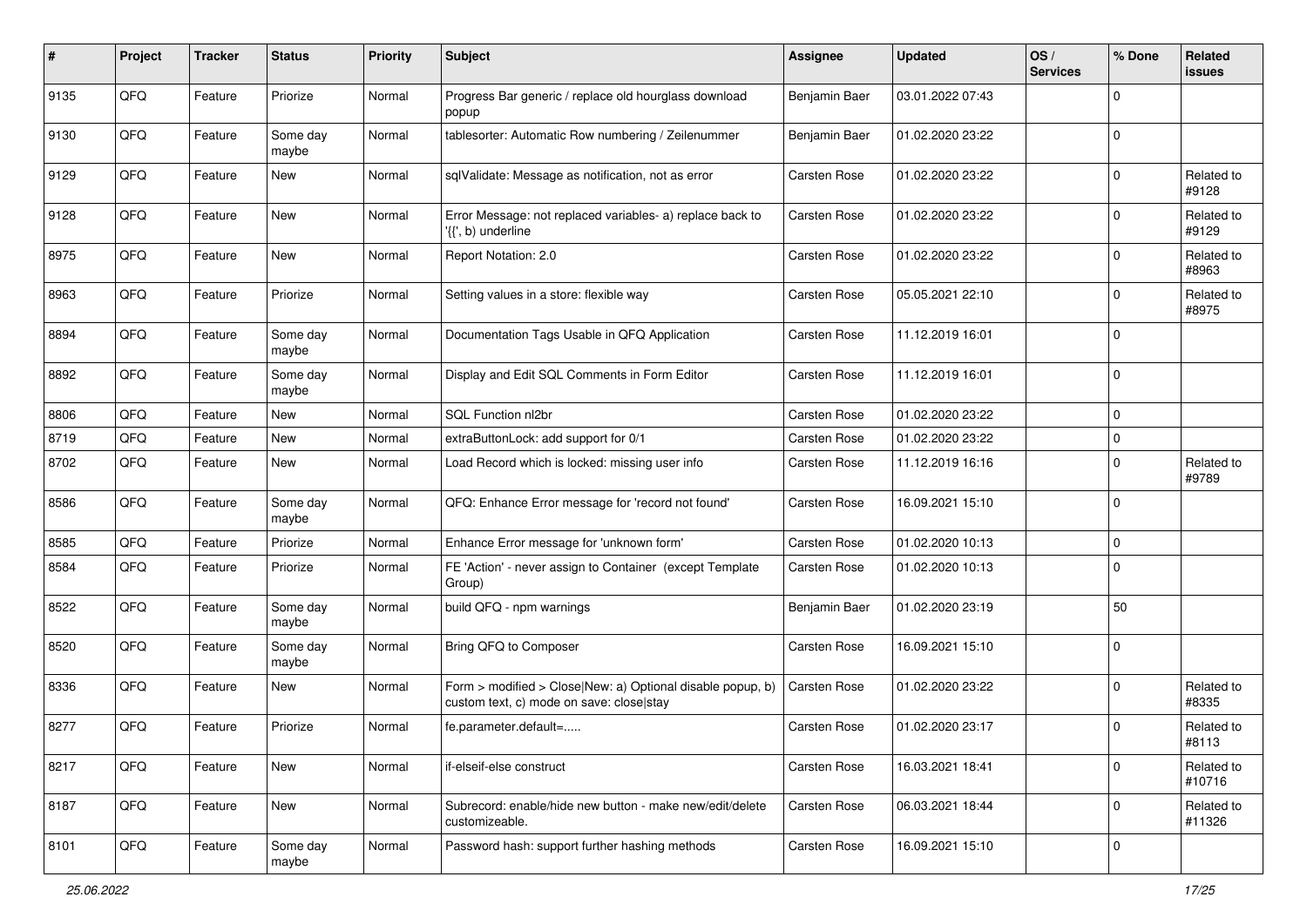| $\vert$ # | Project | <b>Tracker</b> | <b>Status</b>     | <b>Priority</b> | Subject                                                                 | <b>Assignee</b> | <b>Updated</b>   | OS/<br><b>Services</b> | % Done       | Related<br><b>issues</b>                                               |
|-----------|---------|----------------|-------------------|-----------------|-------------------------------------------------------------------------|-----------------|------------------|------------------------|--------------|------------------------------------------------------------------------|
| 8089      | QFQ     | Feature        | New               | Normal          | Copy/Paste for FormElements                                             | Carsten Rose    | 01.02.2020 23:22 |                        | $\mathbf{0}$ |                                                                        |
| 8056      | QFQ     | Feature        | Some day<br>maybe | Normal          | Termin Organisation (Reservation)                                       |                 | 01.02.2020 23:19 |                        | $\mathbf 0$  | Related to<br>#8658                                                    |
| 8044      | QFQ     | Feature        | Priorize          | Normal          | Transaction: a) Form, b) Report                                         | Carsten Rose    | 05.05.2021 22:14 |                        | $\mathbf 0$  | Related to<br>#8043                                                    |
| 8034      | QFQ     | Feature        | Priorize          | Normal          | FormElement 'data': 22.22.2222 should not be accepted                   | Carsten Rose    | 01.02.2020 10:13 |                        | $\mathbf 0$  |                                                                        |
| 7965      | QFQ     | Feature        | Priorize          | Normal          | Input type 'text' with visual format - currency                         | Benjamin Baer   | 03.01.2022 07:45 |                        | $\mathbf 0$  |                                                                        |
| 7924      | QFQ     | Feature        | New               | Normal          | Radio/Checkbox with Tooltip                                             | Carsten Rose    | 01.02.2020 23:22 |                        | $\mathbf 0$  |                                                                        |
| 7921      | QFQ     | Feature        | Some day<br>maybe | Normal          | Rest API Export: URL kuerzer machen                                     |                 | 01.02.2020 23:19 |                        | $\mathbf 0$  |                                                                        |
| 7920      | QFQ     | Feature        | New               | Normal          | FE: Syntax Highlight, Zeinlenumbruch                                    | Carsten Rose    | 01.02.2020 10:03 |                        | $\mathbf 0$  |                                                                        |
| 7812      | QFQ     | Feature        | New               | Normal          | FE 'Subrecord' - new option 'subrecordShowFilter',<br>'subrecordPaging' | Carsten Rose    | 01.02.2020 23:22 |                        | $\mathbf 0$  |                                                                        |
| 7732      | QFQ     | Feature        | Some day<br>maybe | Normal          | Javascript: Lazy Loading der add on libs                                | Benjamin Baer   | 08.06.2022 10:38 |                        | $\Omega$     | Related to<br>#12611,<br>Related to<br>#12490,<br>Related to<br>#10013 |
| 7730      | QFQ     | Feature        | Priorize          | Normal          | SELECT Box: title in between                                            | Benjamin Baer   | 01.02.2020 23:22 |                        | $\mathbf 0$  |                                                                        |
| 7683      | QFQ     | Feature        | New               | Normal          | Special column names in '{{ SELECT  AS _link }}' should<br>be detected  | Carsten Rose    | 01.02.2020 23:21 |                        | $\mathbf 0$  |                                                                        |
| 7681      | QFQ     | Feature        | New               | Normal          | Optional switch off 'check for modified record'                         | Carsten Rose    | 01.02.2020 23:21 |                        | $\mathbf 0$  |                                                                        |
| 7660      | QFQ     | Feature        | New               | Normal          | IMAP: import mails to DB, move / delete mails                           | Carsten Rose    | 01.02.2020 09:52 |                        | $\mathbf 0$  |                                                                        |
| 7630      | QFQ     | Feature        | Priorize          | Normal          | detailed error message for simple upload                                | Carsten Rose    | 01.02.2020 10:13 |                        | $\mathbf 0$  |                                                                        |
| 7522      | QFQ     | Feature        | Priorize          | Normal          | Inserting default index.html to folder (Avoid Apache<br>Indexing)       | Carsten Rose    | 01.02.2020 10:13 |                        | $\mathbf 0$  |                                                                        |
| 7521      | QFQ     | Feature        | New               | Normal          | TemplateGroup: fe.type=upload                                           | Carsten Rose    | 01.02.2020 23:21 |                        | $\mathbf 0$  | Related to<br>#9706                                                    |
| 7520      | QFQ     | Feature        | New               | Normal          | QR Code:  AS _qr ( AS _link)                                            | Carsten Rose    | 01.02.2020 23:22 |                        | $\mathbf 0$  |                                                                        |
| 7519      | QFQ     | Feature        | New               | Normal          | Select: Multi                                                           | Carsten Rose    | 01.02.2020 23:22 |                        | $\mathbf 0$  |                                                                        |
| 7481      | QFQ     | Feature        | New               | Normal          | Detect 'BaseUrl' automatically                                          | Carsten Rose    | 01.02.2020 23:21 |                        | 0            |                                                                        |
| 7480      | QFQ     | Feature        | New               | Normal          | Record History (Undo / Redo)                                            | Carsten Rose    | 11.12.2019 16:16 |                        | $\mathbf 0$  | Related to<br>#2361                                                    |
| 7453      | QFQ     | Feature        | Some day<br>maybe | Normal          | import / export forms QFQ                                               | Carsten Rose    | 16.09.2021 15:10 |                        | $\mathbf 0$  |                                                                        |
| 7452      | QFQ     | Feature        | Some day<br>maybe | Normal          | automate deployment new QFQ version                                     | Carsten Rose    | 16.09.2021 15:10 |                        | $\mathbf 0$  |                                                                        |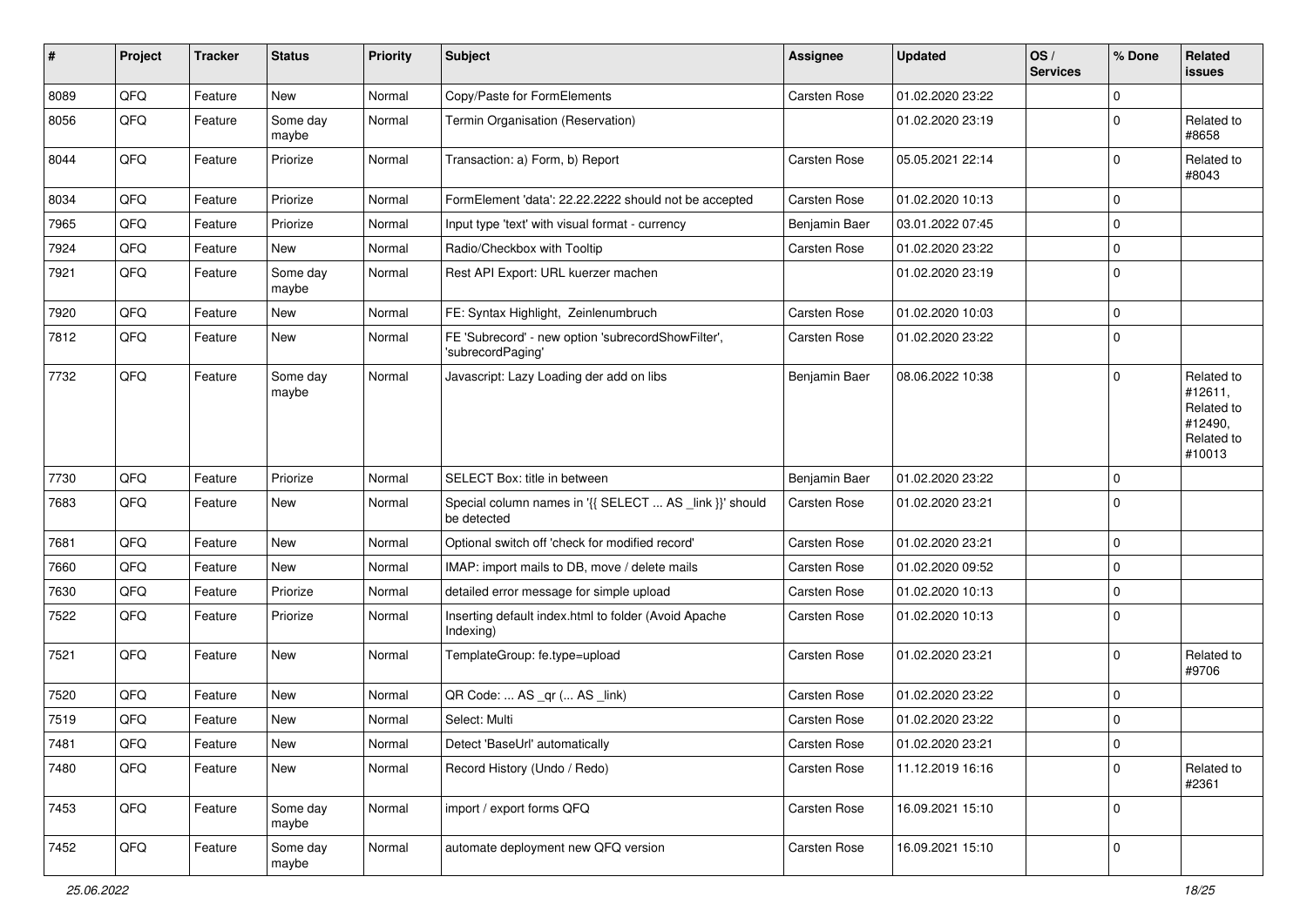| #    | Project | <b>Tracker</b> | <b>Status</b>     | <b>Priority</b> | <b>Subject</b>                                                                                 | Assignee            | <b>Updated</b>   | OS/<br><b>Services</b> | % Done      | Related<br><b>issues</b>  |
|------|---------|----------------|-------------------|-----------------|------------------------------------------------------------------------------------------------|---------------------|------------------|------------------------|-------------|---------------------------|
| 7342 | QFQ     | Feature        | New               | Normal          | add content $=$ hide this                                                                      | Carsten Rose        | 01.02.2020 23:21 |                        | $\mathbf 0$ |                           |
| 7336 | QFQ     | Feature        | Some day<br>maybe | Normal          | PDF Upload: disallow PDFs with specific Meta information                                       | <b>Carsten Rose</b> | 11.12.2019 16:01 |                        | $\mathbf 0$ |                           |
| 7290 | QFQ     | Feature        | Priorize          | Normal          | FormEditor: title as textarea if LEN(title)>60                                                 | Carsten Rose        | 01.02.2020 10:13 |                        | $\mathbf 0$ | Blocked by<br>#7682       |
| 7280 | QFQ     | Feature        | New               | Normal          | recently used table                                                                            | Carsten Rose        | 01.02.2020 23:21 |                        | $\mathbf 0$ |                           |
| 7278 | QFQ     | Feature        | Some day<br>maybe | Normal          | Form: Wert vordefinieren der immer gesetzt wird                                                |                     | 02.05.2021 09:27 |                        | $\mathbf 0$ |                           |
| 7239 | QFQ     | Feature        | New               | Normal          | TinyMCE: html tag whitelist                                                                    | Carsten Rose        | 01.02.2020 23:21 |                        | $\mathbf 0$ | Related to<br>#14320      |
| 7229 | QFQ     | Feature        | Some day<br>maybe | Normal          | New FormElement.type: Button                                                                   |                     | 01.02.2021 12:32 |                        | $\mathbf 0$ |                           |
| 7217 | QFQ     | Feature        | Priorize          | Normal          | Download: notice User if `_sip=?` is missing                                                   | Carsten Rose        | 01.02.2020 10:13 |                        | $\mathbf 0$ |                           |
| 7175 | QFQ     | Feature        | New               | Normal          | Upload: md5 hash as filename                                                                   | Carsten Rose        | 01.02.2020 23:21 |                        | $\mathbf 0$ |                           |
| 7119 | QFQ     | Feature        | New               | Normal          | Upload: scaleDownWidth, scaleDownHeight                                                        | Carsten Rose        | 01.02.2020 23:21 |                        | $\mathbf 0$ |                           |
| 7109 | QFQ     | Feature        | New               | Normal          | Dynamic Updates: row/element hide                                                              | Carsten Rose        | 01.02.2020 23:22 |                        | $\mathbf 0$ | Has<br>duplicate<br>#4081 |
| 7108 | QFQ     | Feature        | Some day<br>maybe | Normal          | QFQ Wrap Elements                                                                              |                     | 11.12.2019 16:01 |                        | $\mathbf 0$ |                           |
| 7107 | QFQ     | Feature        | Some day<br>maybe | Normal          | Showcase Registration Tool: Anmeldung / Administration :<br>Liste Anmeldungen / Emaileinaldung | <b>Carsten Rose</b> | 11.12.2019 16:01 |                        | $\mathbf 0$ |                           |
| 7106 | QFQ     | Feature        | Some day<br>maybe | Normal          | Beispiel Nummerierung von Rows in Report                                                       |                     | 11.12.2019 16:01 |                        | $\mathbf 0$ |                           |
| 7105 | QFQ     | Feature        | Some day<br>maybe | Normal          | Beispiel wie man in einer zweiten Tabelle speichert.                                           |                     | 11.12.2019 16:01 |                        | $\mathbf 0$ |                           |
| 7104 | QFQ     | Feature        | Some day<br>maybe | Normal          | Manual: hint about escaping if '\r' appears in mail body                                       |                     | 11.12.2019 16:01 |                        | $\mathbf 0$ |                           |
| 7102 | QFQ     | Feature        | New               | Normal          | Comment sign in report: '#' and '--'                                                           | <b>Carsten Rose</b> | 01.02.2020 23:21 |                        | $\mathbf 0$ |                           |
| 7100 | QFQ     | Feature        | Some day<br>maybe | Normal          | Download: log access, max downloads, time limit                                                |                     | 01.02.2020 23:19 |                        | $\mathbf 0$ |                           |
| 7099 | QFQ     | Feature        | New               | Normal          | Redesign FormEditor                                                                            | <b>Carsten Rose</b> | 01.02.2020 23:21 |                        | 0           |                           |
| 6998 | QFQ     | Feature        | Priorize          | Normal          | Form: with debug=on show column information as tooltip of<br>column label                      | Carsten Rose        | 01.02.2020 10:13 |                        | $\mathbf 0$ |                           |
| 6992 | QFQ     | Feature        | Some day<br>maybe | Normal          | DB exception: Syntax Highlight                                                                 |                     | 11.12.2019 16:01 |                        | $\mathbf 0$ | Related to<br>#5450       |
| 6972 | QFG     | Feature        | Some day<br>maybe | Normal          | Fabric Clipboard / cross browser tab                                                           | Benjamin Baer       | 01.02.2020 23:21 |                        | 0           |                           |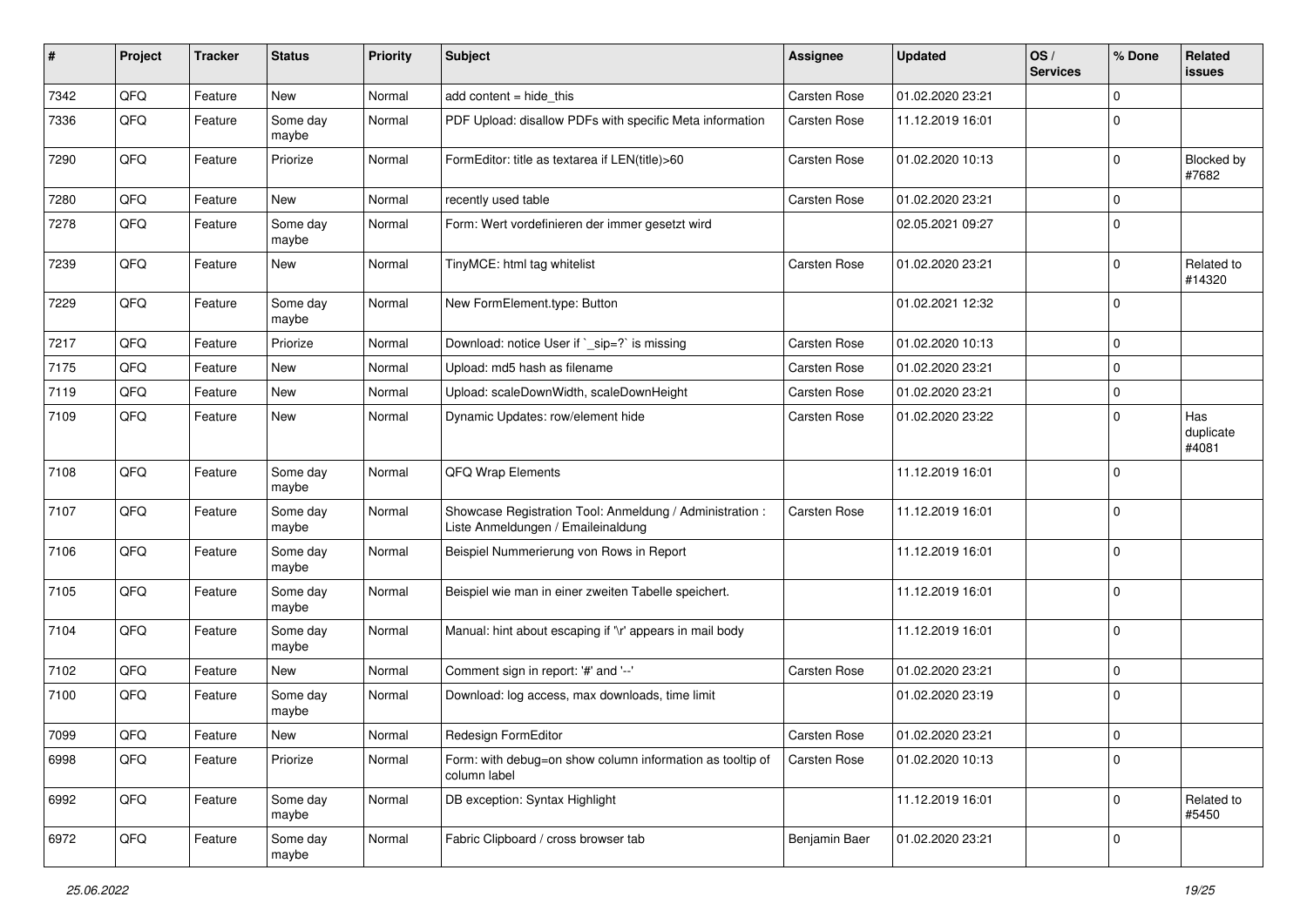| $\vert$ # | Project | <b>Tracker</b> | <b>Status</b>     | <b>Priority</b> | <b>Subject</b>                                                                                                             | Assignee            | <b>Updated</b>   | OS/<br><b>Services</b> | % Done      | Related<br><b>issues</b>                    |
|-----------|---------|----------------|-------------------|-----------------|----------------------------------------------------------------------------------------------------------------------------|---------------------|------------------|------------------------|-------------|---------------------------------------------|
| 6970      | QFQ     | Feature        | Some day<br>maybe | Normal          | tablesorter: default fuer 'sortReset' aendern von 'Ctrl' zu 'Alt'                                                          | Benjamin Baer       | 01.02.2020 23:21 |                        | $\Omega$    |                                             |
| 6870      | QFQ     | Feature        | Priorize          | Normal          | Click on '_link' triggers an API call                                                                                      | Benjamin Baer       | 03.01.2022 08:25 |                        | $\mathbf 0$ |                                             |
| 6855      | QFQ     | Feature        | <b>New</b>        | Normal          | With {{feUser:U}}!={{feUser:T}}: Save / Delete: only possible<br>with {{feUserSave:U}}='yes' and '{{feUserDelete:U}}='yes' | Carsten Rose        | 01.02.2020 23:21 |                        | l O         |                                             |
| 6801      | QFQ     | Feature        | Priorize          | Normal          | Fabric: Maximize / FullIscreen                                                                                             | Benjamin Baer       | 21.03.2022 09:56 |                        | $\Omega$    |                                             |
| 6765      | QFQ     | Feature        | New               | Normal          | Moeglichkeit via QFQ eigene Logs zu schreiben                                                                              | <b>Carsten Rose</b> | 01.02.2020 23:21 |                        | $\Omega$    |                                             |
| 6723      | QFQ     | Feature        | New               | Normal          | Report QFQ Installation and Version                                                                                        | Carsten Rose        | 12.06.2021 09:07 |                        | $\mathbf 0$ |                                             |
| 6715      | QFQ     | Feature        | Some day<br>maybe | Normal          | Code-Refactoring: dbArray vereinheitlichen                                                                                 | Carsten Rose        | 11.12.2019 16:02 |                        | l O         |                                             |
| 6704      | QFQ     | Feature        | Some day<br>maybe | Normal          | Upload Mode: Bilder in Notizen rechts sollen aktuellen<br>Upload repräsentieren.                                           |                     | 01.02.2020 23:19 |                        | $\Omega$    | Related to<br>#3264                         |
| 6609      | QFQ     | Feature        | <b>New</b>        | Normal          | Formlet: JSON API erweitern                                                                                                | <b>Carsten Rose</b> | 01.02.2020 23:21 |                        | 50          |                                             |
| 6602      | QFQ     | Feature        | <b>New</b>        | Normal          | Formlet: in Report auf Mausklick ein mini-form oeffnen                                                                     | <b>Carsten Rose</b> | 11.12.2019 16:16 |                        | $\Omega$    |                                             |
| 6594      | QFQ     | Feature        | New               | Normal          | Excel: on download, check if there is a valid sip                                                                          | <b>Carsten Rose</b> | 01.02.2020 23:21 |                        | $\mathbf 0$ |                                             |
| 6515      | QFQ     | Feature        | Some day<br>maybe | Normal          | Formular: Felder dynamisch ein/ausblenden                                                                                  |                     | 11.12.2019 16:02 |                        | l O         |                                             |
| 6437      | QFQ     | Feature        | <b>New</b>        | Normal          | Neuer Mode Button bei FormElementen                                                                                        | Carsten Rose        | 01.02.2020 23:21 |                        | $\Omega$    | Related to<br>#9668,<br>Blocked by<br>#9678 |
| 6299      | QFQ     | Feature        | Some day<br>maybe | Normal          | Attack detection: log table with invalid SIP access                                                                        |                     | 11.12.2019 16:02 |                        | $\Omega$    | Related to<br>#3947                         |
| 6292      | QFQ     | Feature        | <b>New</b>        | Normal          | Download: File speichern mit Hash aber original Filename in<br>der Datenbank vermerken fuer Downloads                      | <b>Carsten Rose</b> | 01.02.2020 23:21 |                        | l 0         |                                             |
| 6289      | QFQ     | Feature        | New               | Normal          | Form: Log                                                                                                                  | <b>Carsten Rose</b> | 01.02.2020 23:21 |                        | $\mathbf 0$ |                                             |
| 6288      | QFQ     | Feature        | Some day<br>maybe | Normal          | Best Practice: Erklaeren wie man ein Formular ganz in<br>'weiss' erstellen kann                                            |                     | 11.12.2019 16:02 |                        | l 0         |                                             |
| 6261      | QFQ     | Feature        | New               | Normal          | Persistent SIP                                                                                                             | Carsten Rose        | 12.06.2021 09:07 |                        | $\Omega$    | Related to<br>#10819                        |
| 6250      | QFQ     | Feature        | In Progress       | Normal          | Enhance layout: a) Subrecord, b) Subrecord-Title                                                                           | Carsten Rose        | 01.02.2020 23:22 |                        | $\Omega$    | Related to<br>#5391                         |
| 6224      | QFQ     | Feature        | Priorize          | Normal          | Dynamic update: fade in/out fields                                                                                         | Benjamin Baer       | 21.03.2022 09:50 |                        | l 0         |                                             |
| 6084      | QFQ     | Feature        | Some day<br>maybe | Normal          | New escape type: 'D' - convert date                                                                                        |                     | 01.02.2020 23:19 |                        | $\Omega$    |                                             |
| 6083      | QFQ     | Feature        | Some day<br>maybe | Normal          | Dynamic Update: Value Check via SQL                                                                                        |                     | 11.12.2019 16:02 |                        | l O         |                                             |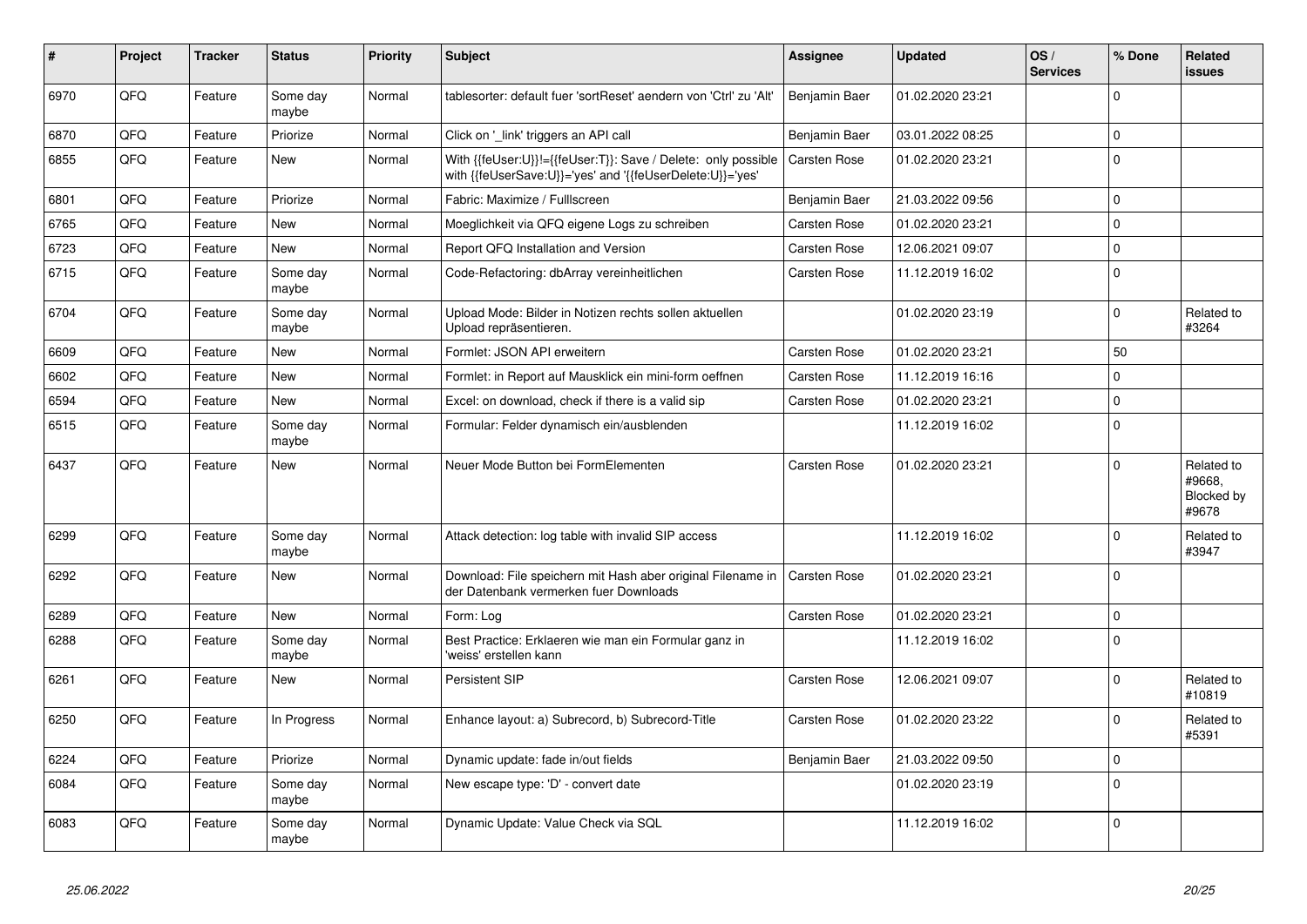| ∦    | Project | <b>Tracker</b> | <b>Status</b>     | <b>Priority</b> | <b>Subject</b>                                                                    | Assignee            | <b>Updated</b>   | OS/<br><b>Services</b> | % Done      | Related<br><b>issues</b>                    |
|------|---------|----------------|-------------------|-----------------|-----------------------------------------------------------------------------------|---------------------|------------------|------------------------|-------------|---------------------------------------------|
| 5983 | QFQ     | Feature        | Some day<br>maybe | Normal          | Form Submit (save & update): normalize date/-time FE                              | Carsten Rose        | 01.02.2020 23:19 |                        | $\mathbf 0$ |                                             |
| 5942 | QFQ     | Feature        | Priorize          | Normal          | 'L' and 'type': append to links, generate via '_link' by using<br>'u.' .          | <b>Carsten Rose</b> | 01.02.2020 10:13 |                        | $\mathbf 0$ |                                             |
| 5923 | QFQ     | Feature        | Some day<br>maybe | Normal          | fillStoreSystemBySqlLate                                                          |                     | 01.02.2020 23:19 |                        | $\mathbf 0$ |                                             |
| 5895 | QFQ     | Feature        | Some day<br>maybe | Normal          | Tutorial: List of all QFQ Features                                                |                     | 01.02.2020 23:19 |                        | $\mathbf 0$ |                                             |
| 5894 | QFQ     | Feature        | Feedback          | Normal          | Typeahead in Report: show/hide rows dynamically                                   | <b>Carsten Rose</b> | 18.02.2022 08:50 |                        | $\mathbf 0$ | Related to<br>#5893.<br>Related to<br>#5885 |
| 5893 | QFQ     | Feature        | Some day<br>maybe | Normal          | Edit on double-click                                                              |                     | 01.02.2020 23:19 |                        | $\mathbf 0$ | Related to<br>#5894                         |
| 5892 | QFQ     | Feature        | Some day<br>maybe | Normal          | QFQ should use T3 API to manipulate FE GROUP<br>membership                        |                     | 01.02.2020 23:20 |                        | $\mathbf 0$ |                                             |
| 5852 | QFQ     | Feature        | Some day<br>maybe | Normal          | Logging: mail.log / sql.log - im FE anzeigen und via AJAX<br>aktualisieren        | Carsten Rose        | 01.02.2020 23:19 |                        | $\mathbf 0$ | Related to<br>#5885                         |
| 5851 | QFQ     | Feature        | Some day<br>maybe | Normal          | Queue System implementieren: MQTT, RabbitMQ                                       |                     | 01.02.2020 23:20 |                        | $\Omega$    | Related to<br>#5715                         |
| 5850 | QFQ     | Feature        | Some day<br>maybe | Normal          | Deployment: In QFQ Doc best practice fuer zeitgemaesses<br>Deployment beschreiben |                     | 01.02.2020 23:20 |                        | $\mathbf 0$ |                                             |
| 5805 | QFQ     | Feature        | Some day<br>maybe | Normal          | TypeAHead SQL value instead of key stored                                         |                     | 01.02.2020 23:19 |                        | $\mathbf 0$ | Related to<br>#5444                         |
| 5783 | QFQ     | Feature        | Some day<br>maybe | Normal          | <b>BPMN View/Edit</b>                                                             |                     | 11.12.2019 16:02 |                        | $\mathbf 0$ |                                             |
| 5782 | QFQ     | Feature        | New               | Normal          | NextCloud API                                                                     | <b>Carsten Rose</b> | 01.02.2020 10:02 |                        | $\mathbf 0$ |                                             |
| 5695 | QFQ     | Feature        | In Progress       | Normal          | Multiform                                                                         | <b>Carsten Rose</b> | 02.01.2021 18:38 |                        | $\mathbf 0$ |                                             |
| 5665 | QFQ     | Feature        | Some day<br>maybe | Normal          | Versuch das '{{!' nicht mehr noetig ist.                                          | <b>Carsten Rose</b> | 01.02.2020 23:20 |                        | $\mathbf 0$ | Related to<br>#7432,<br>Related to<br>#7434 |
| 5579 | QFQ     | Feature        | Some day<br>maybe | Normal          | Enhance Doc / Presentation: variable type 'link column type'                      | <b>Carsten Rose</b> | 01.02.2020 23:19 |                        | $\mathbf 0$ |                                             |
| 5562 | QFQ     | Feature        | Priorize          | Normal          | Drag'n'Drop fuer Uploads                                                          | Benjamin Baer       | 21.03.2022 09:52 |                        | $\mathbf 0$ | Related to<br>#9706                         |
| 5548 | QFQ     | Feature        | Some day<br>maybe | Normal          | 801 Textfiles/Scriptfiles als Thumbnail                                           | Carsten Rose        | 07.03.2022 16:26 |                        | $\mathbf 0$ |                                             |
| 5480 | QFQ     | Feature        | Some day<br>maybe | Normal          | QFQ: Dokumentation mit Screenshots versehen                                       | Carsten Rose        | 01.02.2020 23:20 |                        | $\mathbf 0$ | Related to<br>#9879                         |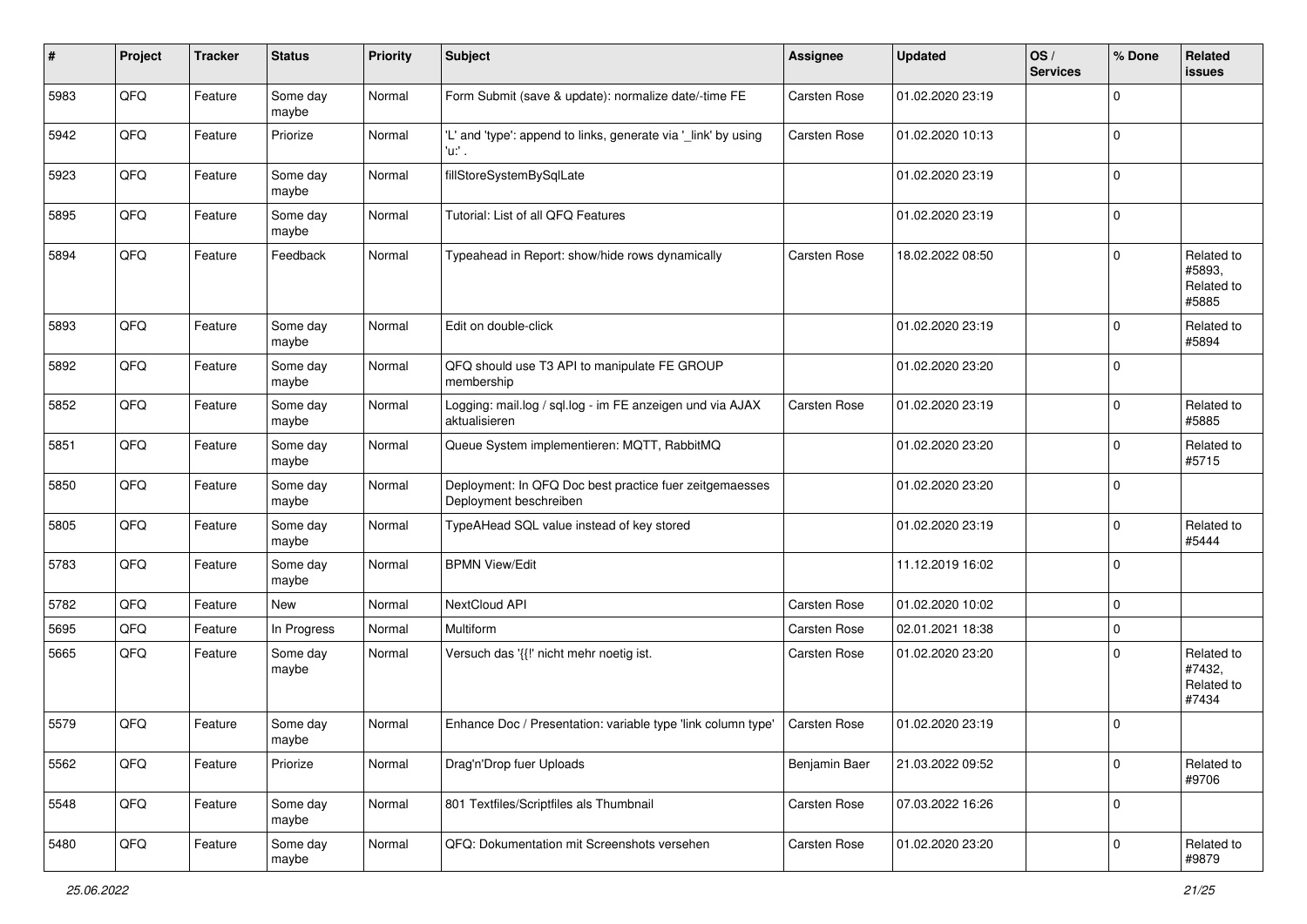| #    | Project    | <b>Tracker</b> | <b>Status</b>     | <b>Priority</b> | <b>Subject</b>                                                                                     | <b>Assignee</b>     | <b>Updated</b>   | OS/<br><b>Services</b> | % Done       | Related<br><b>issues</b> |
|------|------------|----------------|-------------------|-----------------|----------------------------------------------------------------------------------------------------|---------------------|------------------|------------------------|--------------|--------------------------|
| 5455 | QFQ        | Feature        | Some day<br>maybe | Normal          | Mail Redirects grld abhaengig                                                                      |                     | 01.02.2020 23:20 |                        | $\mathbf{0}$ |                          |
| 5452 | QFQ        | Feature        | Some day<br>maybe | Normal          | Thumbnails from PDF: bad quality                                                                   |                     | 01.02.2020 23:20 |                        | $\Omega$     |                          |
| 5428 | QFQ        | Feature        | Some day<br>maybe | Normal          | secure thumbnail: late render on access.                                                           | Carsten Rose        | 01.02.2020 23:20 |                        | $\Omega$     |                          |
| 5389 | QFQ        | Feature        | Some day<br>maybe | Normal          | QFQ Design: Multline label / note                                                                  | Benjamin Baer       | 01.02.2020 23:19 |                        | $\Omega$     |                          |
| 5366 | QFQ        | Feature        | Priorize          | Normal          | Saving with keyboard shortcuts                                                                     | Benjamin Baer       | 21.03.2022 09:47 |                        | $\Omega$     |                          |
| 5345 | QFQ        | Feature        | <b>New</b>        | Normal          | Report: UPDATE / INSERT / DELETE statements should<br>trigger subqueries, depending on the result. | <b>Carsten Rose</b> | 27.05.2020 16:11 |                        | I٥           |                          |
| 5342 | <b>OFO</b> | Feature        | Some day<br>maybe | Normal          | link - with HTML Attributes                                                                        |                     | 01.02.2020 23:20 |                        | $\Omega$     | Related to<br>#14077     |
| 5160 | QFQ        | Feature        | Some day<br>maybe | Normal          | QFQ collaborative / together.js, ShareJS, y-js, collaborative,                                     |                     | 11.12.2019 16:02 |                        | $\Omega$     |                          |
| 5132 | QFQ        | Feature        | Some day<br>maybe | Normal          | Error Message sendmail missing attachment: more details                                            | <b>Carsten Rose</b> | 01.02.2020 23:19 |                        | $\Omega$     |                          |
| 5131 | QFQ        | Feature        | <b>New</b>        | Normal          | Activate Spin Gear ('wait/busy' indicator) via LINK attribute                                      | Carsten Rose        | 01.02.2020 23:21 |                        | $\Omega$     |                          |
| 5129 | QFQ        | Feature        | Some day<br>maybe | Normal          | Reports: SQL fuer x Achse und y Achse                                                              |                     | 11.12.2019 16:02 |                        | I٥           |                          |
| 5024 | QFQ        | Feature        | Some day<br>maybe | Normal          | Fabric: Generate PDF with edits                                                                    | Benjamin Baer       | 01.02.2020 23:20 |                        | $\Omega$     | Related to<br>#10704     |
| 4974 | QFQ        | Feature        | Some day<br>maybe | Normal          | Long polling - inform all listening clients of changes                                             |                     | 11.12.2019 16:02 |                        | l 0          |                          |
| 4956 | QFQ        | Feature        | Some day<br>maybe | Normal          | Sendmail: Benutzerdefinierte Headers                                                               | <b>Carsten Rose</b> | 11.12.2019 16:02 |                        | $\mathbf{0}$ |                          |
| 4872 | QFQ        | Feature        | Some day<br>maybe | Normal          | Fields of Typo3 page available in STORE_TYPO3                                                      | Carsten Rose        | 01.02.2020 23:19 |                        | I٥           |                          |
| 4869 | QFQ        | Feature        | Some day<br>maybe | Normal          | Dynamic Update (show, hide, readonly?, required?) for<br><b>Template Group Elements</b>            | Carsten Rose        | 01.02.2020 23:19 |                        | $\mathbf 0$  | Related to<br>#4865      |
| 4839 | QFQ        | Feature        | Some day<br>maybe | Normal          | qfq-handle in <head> Abschnitt</head>                                                              | Carsten Rose        | 11.12.2019 16:02 |                        | $\Omega$     |                          |
| 4816 | QFQ        | Feature        | Some day<br>maybe | Normal          | Templates for QFQ Reports (Tables, Radios, )                                                       |                     | 01.02.2020 23:20 |                        | $\Omega$     |                          |
| 4757 | QFQ        | Feature        | Some day<br>maybe | Normal          | Test subrecord: download links ok? Links ok?                                                       | <b>Carsten Rose</b> | 01.02.2020 23:20 |                        | $\mathbf 0$  |                          |
| 4719 | QFQ        | Feature        | Some day<br>maybe | Normal          | Custom Message in Client in case of 'Browser tab close,<br>modification will be lost'              |                     | 01.02.2020 23:20 |                        | $\Omega$     |                          |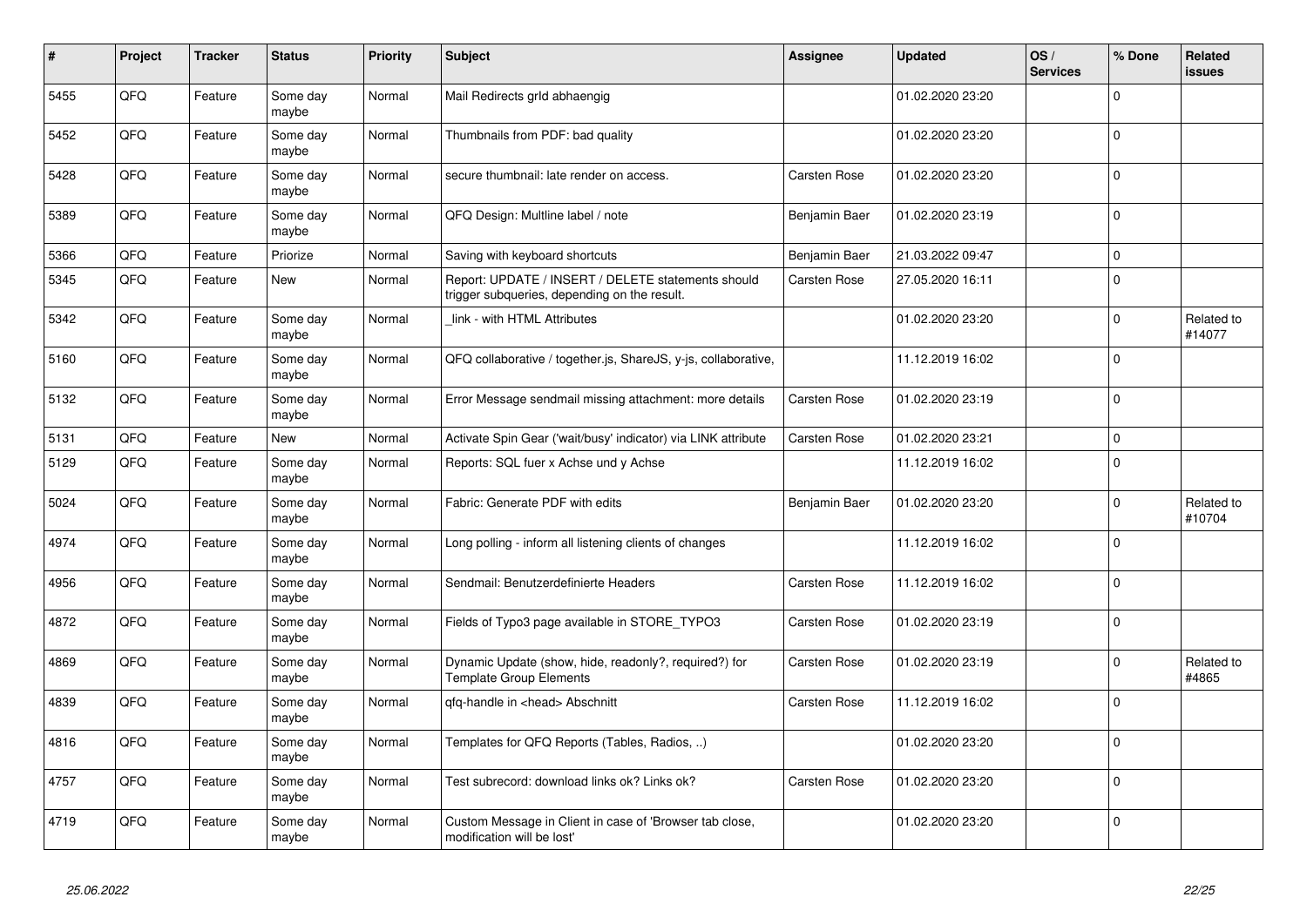| #    | Project | <b>Tracker</b> | <b>Status</b>     | <b>Priority</b> | <b>Subject</b>                                                                                                                                                | Assignee            | <b>Updated</b>   | OS/<br><b>Services</b> | % Done      | Related<br><b>issues</b>                    |
|------|---------|----------------|-------------------|-----------------|---------------------------------------------------------------------------------------------------------------------------------------------------------------|---------------------|------------------|------------------------|-------------|---------------------------------------------|
| 4652 | QFQ     | Feature        | Some day<br>maybe | Normal          | UZH CD: Weiterleitung auf benutzerdefinierte 403/404 Seite                                                                                                    | <b>Carsten Rose</b> | 01.02.2020 23:20 |                        | $\Omega$    |                                             |
| 4650 | QFQ     | Feature        | Some day<br>maybe | Normal          | Convert html to doc/rtf                                                                                                                                       | <b>Carsten Rose</b> | 01.02.2020 23:20 |                        | $\mathbf 0$ | Related to<br>#10704                        |
| 4640 | QFQ     | Feature        | Some day<br>maybe | Normal          | Rename System Forms                                                                                                                                           |                     | 01.02.2020 23:20 |                        | $\mathbf 0$ |                                             |
| 4627 | QFQ     | Feature        | Some day<br>maybe | Normal          | dbupdate: all tables - check 'create', 'modified' if it is possible<br>to change to default 'CURRENT_TIMESTAMP' and modified<br>'ON UPDATE CURRENT_TIMESTAMP' |                     | 01.02.2020 23:20 |                        | $\mathbf 0$ |                                             |
| 4626 | QFQ     | Feature        | Some day<br>maybe | Normal          | Mobile View: 'classBody=qfq-form-right' makes no sense                                                                                                        |                     | 01.02.2020 23:20 |                        | $\mathbf 0$ |                                             |
| 4606 | QFQ     | Feature        | Some day<br>maybe | Normal          | link: qualifier to render bootstrap button                                                                                                                    | Carsten Rose        | 01.02.2020 23:19 |                        | $\mathbf 0$ |                                             |
| 4551 | QFQ     | Feature        | Some day<br>maybe | Normal          | Set 'pills' via dynamicUpdate to show/hide/disabled                                                                                                           |                     | 01.02.2020 23:20 |                        | $\mathbf 0$ | Related to<br>#3752                         |
| 4536 | QFQ     | Feature        | Some day<br>maybe | Normal          | FE upload: problem with delete if mutliple uploads an<br>FE.name="                                                                                            |                     | 01.02.2020 23:20 |                        | $\mathbf 0$ |                                             |
| 4446 | QFQ     | Feature        | Some day<br>maybe | Normal          | New FE get same feldContainerId as last modifed FE                                                                                                            |                     | 01.02.2020 23:20 |                        | $\mathbf 0$ |                                             |
| 4445 | QFQ     | Feature        | Some day<br>maybe | Normal          | template group: Option to simulate fieldset                                                                                                                   |                     | 28.06.2021 14:11 |                        | $\mathbf 0$ |                                             |
| 4444 | QFQ     | Feature        | Some day<br>maybe | Normal          | FE.type=upload: detect mime type                                                                                                                              |                     | 11.12.2019 16:02 |                        | $\mathbf 0$ | Related to<br>#4303                         |
| 4443 | QFQ     | Feature        | Some day<br>maybe | Normal          | Form: multiple secondary tables                                                                                                                               |                     | 01.02.2020 23:20 |                        | $\mathbf 0$ |                                             |
| 4442 | QFQ     | Feature        | Some day<br>maybe | Normal          | Special Column Name: _link - new symbol G (Glyph) to<br>choose any available symbol                                                                           |                     | 11.12.2019 16:02 |                        | $\mathbf 0$ |                                             |
| 4440 | QFQ     | Feature        | Some day<br>maybe | Normal          | Manual.rst: explain how to. expand PHP Session to 4h                                                                                                          |                     | 11.12.2019 16:02 |                        | $\mathbf 0$ |                                             |
| 4439 | QFQ     | Feature        | Some day<br>maybe | Normal          | Log: report all actions fired by an FE Element, incl. the<br>original directive (slaveld, sqllnsert, )                                                        |                     | 01.02.2020 23:20 |                        | $\mathbf 0$ | Related to<br>#4432,<br>Related to<br>#5458 |
| 4435 | QFQ     | Feature        | Some day<br>maybe | Normal          | Report: striptags - specify allowed tags                                                                                                                      |                     | 01.02.2020 23:20 |                        | $\mathbf 0$ |                                             |
| 4433 | QFQ     | Feature        | Some day<br>maybe | Normal          | Log when SIP will be destroyed by QFQ for any (security)<br>reason                                                                                            |                     | 01.02.2020 23:20 |                        | $\mathbf 0$ | Related to<br>#4432,<br>Related to<br>#5458 |
| 4420 | QFQ     | Feature        | Some day<br>maybe | Normal          | Client: Local Storage - store the changes of a form, local in<br>the browser.                                                                                 | Benjamin Baer       | 11.12.2019 16:02 |                        | 0           |                                             |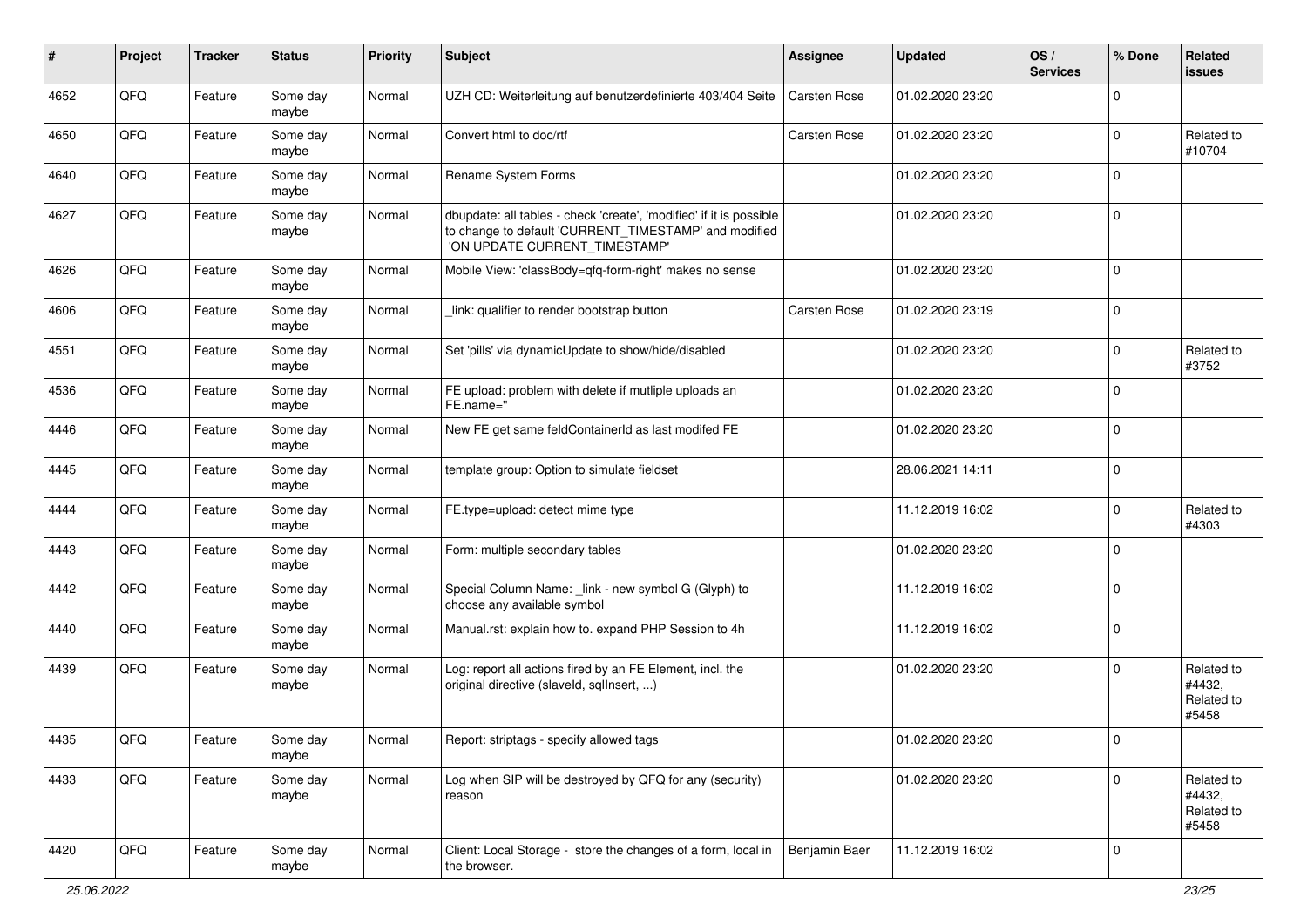| $\sharp$ | Project | <b>Tracker</b> | <b>Status</b>     | <b>Priority</b> | <b>Subject</b>                                                                                                          | <b>Assignee</b>     | <b>Updated</b>   | OS/<br><b>Services</b> | % Done       | Related<br><b>issues</b>                    |
|----------|---------|----------------|-------------------|-----------------|-------------------------------------------------------------------------------------------------------------------------|---------------------|------------------|------------------------|--------------|---------------------------------------------|
| 4413     | QFQ     | Feature        | <b>New</b>        | Normal          | fieldset: show/hidden, modeSql, dynamicUpdate                                                                           | Carsten Rose        | 09.02.2022 15:19 |                        | $\mathbf{0}$ |                                             |
| 4365     | QFQ     | Feature        | Some day<br>maybe | Normal          | Multi Language: new way of config                                                                                       | Carsten Rose        | 01.02.2020 23:20 |                        | $\mathbf 0$  |                                             |
| 4349     | QFQ     | Feature        | Some day<br>maybe | Normal          | linkldownload: downloaded external URL to<br>deliver/concatenate - check mimetipe and handle it correctly               | Carsten Rose        | 11.12.2019 16:02 |                        | $\mathbf 0$  |                                             |
| 4343     | QFQ     | Feature        | Some day<br>maybe | Normal          | Link: Classifier to add 'attributes'                                                                                    | Carsten Rose        | 01.02.2020 23:20 |                        | $\mathbf 0$  | Related to<br>#14077                        |
| 4330     | QFQ     | Feature        | Some day<br>maybe | Normal          | Error Message: report missing {{ / }} in sqlUpdate, sqlInsert,<br>sqlDelete, sqlAfter, sqlBefore in FE action elements. | Carsten Rose        | 01.02.2020 23:20 |                        | $\mathbf 0$  |                                             |
| 4259     | QFQ     | Feature        | Some day<br>maybe | Normal          | Instant trigger a cron job                                                                                              | Carsten Rose        | 11.12.2019 16:03 |                        | $\mathbf 0$  |                                             |
| 4250     | QFQ     | Feature        | <b>New</b>        | Normal          | AutoCron in QFQ via PHP                                                                                                 | Carsten Rose        | 01.02.2020 23:21 |                        | $\mathbf 0$  | Related to<br>#3292,<br>Related to<br>#3291 |
| 4197     | QFQ     | Feature        | Some day<br>maybe | Normal          | Unit Test fuer JSON Stream von QuickFormQuery.php ><br>doForm()                                                         | Carsten Rose        | 11.12.2019 16:03 |                        | $\mathbf 0$  |                                             |
| 4194     | QFQ     | Feature        | In Progress       | Normal          | Bootstrap 4 ist jetzt offiziel                                                                                          |                     | 03.05.2021 20:47 |                        | $\mathbf 0$  | Related to<br>#10114                        |
| 4082     | QFQ     | Feature        | <b>New</b>        | Normal          | Dynamic Update: modeSql - useful default                                                                                | Carsten Rose        | 01.02.2020 23:22 |                        | $\mathbf 0$  |                                             |
| 4050     | QFQ     | Feature        | New               | Normal          | sql.log: 1) FormElement ID which causes a specific action,<br>2) Result in the same row.                                | Carsten Rose        | 15.04.2020 11:35 |                        | $\mathbf 0$  | Related to<br>#5458                         |
| 4027     | QFQ     | Feature        | Some day<br>maybe | Normal          | Missing: orange 'check' / 'bullet'                                                                                      |                     | 11.12.2019 16:03 |                        | $\mathbf 0$  |                                             |
| 4026     | QFQ     | Feature        | Some day<br>maybe | Normal          | sqlLog.sql: log number of FE.id                                                                                         | Carsten Rose        | 11.12.2019 16:03 |                        | $\mathbf 0$  | Related to<br>#5458                         |
| 4023     | QFQ     | Feature        | New               | Normal          | prepared statements - FE action: salveld, sqllnsert,<br>sqlUpdate, sqlDelete, sqlBefore, sqlAfter                       | Carsten Rose        | 11.12.2019 16:15 |                        | $\mathbf 0$  |                                             |
| 4018     | QFQ     | Feature        | Some day<br>maybe | Normal          | typeahead: solve problem with potential long query<br>parameter                                                         | Carsten Rose        | 11.12.2019 16:03 |                        | $\mathbf 0$  |                                             |
| 3991     | QFQ     | Feature        | Some day<br>maybe | Normal          | report: Columnname '_skipWrap' skips 'fbeg', 'fend'                                                                     | Carsten Rose        | 11.12.2019 16:03 |                        | $\mathbf 0$  |                                             |
| 3947     | QFQ     | Feature        | Some day<br>maybe | Normal          | Attack detectect: logout current user                                                                                   | <b>Carsten Rose</b> | 11.12.2019 16:03 |                        | $\mathbf 0$  | Related to<br>#5458,<br>Related to<br>#6299 |
| 3942     | QFQ     | Feature        | Some day<br>maybe | Normal          | Action Elemente: neu generierte IDs via FE weitergeben                                                                  | Carsten Rose        | 11.12.2019 16:03 |                        | $\mathbf 0$  | Related to<br>#3941                         |
| 3941     | QFG     | Feature        | Some day<br>maybe | Normal          | sqlAfter: es sollten mehrere moeglich sein                                                                              | Carsten Rose        | 11.12.2019 16:03 |                        | $\mathbf 0$  | Related to<br>#3942                         |